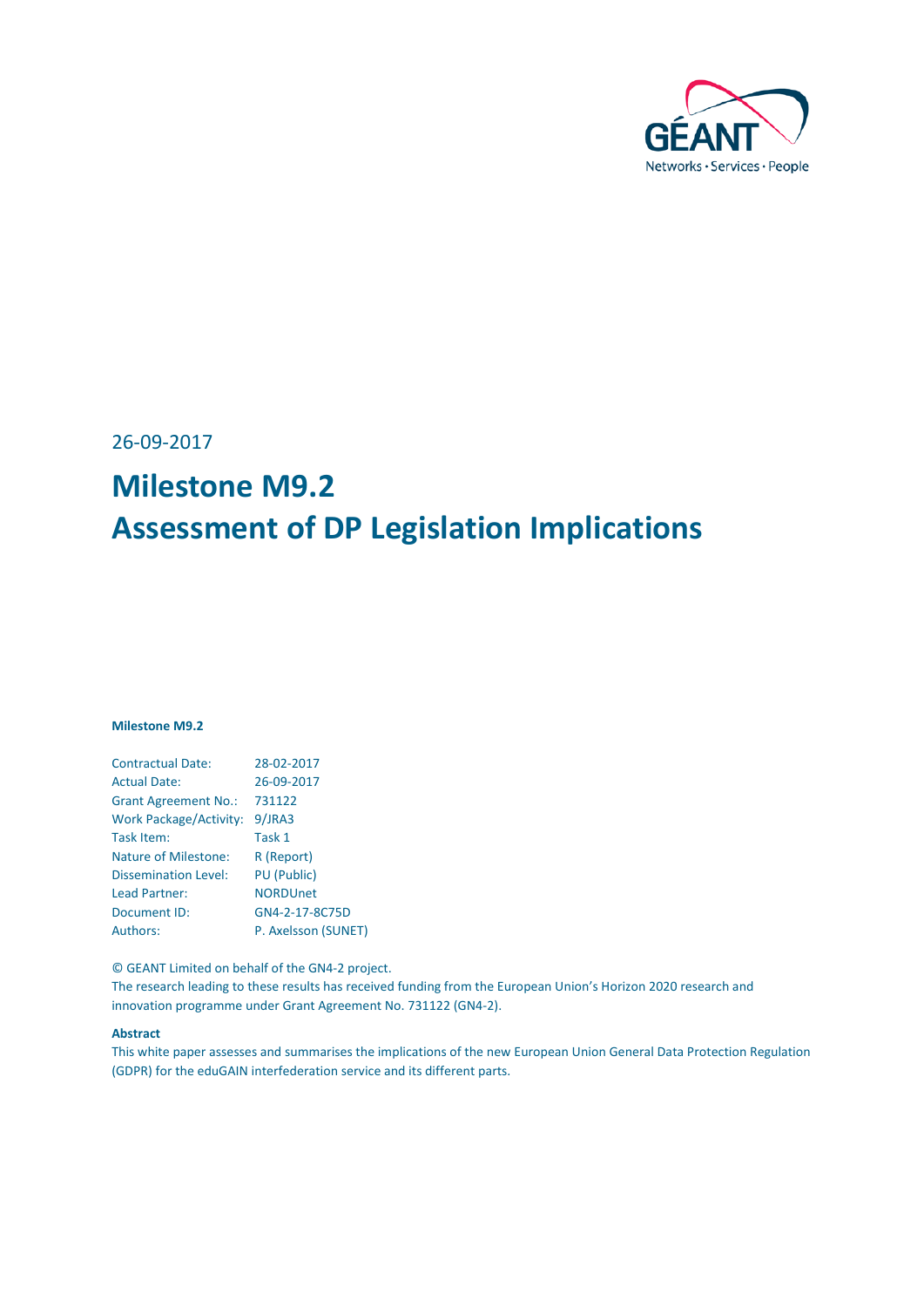

## **Table of Contents**

|              | <b>Executive Summary</b>          |                                      |                                                                               | 1              |
|--------------|-----------------------------------|--------------------------------------|-------------------------------------------------------------------------------|----------------|
| $\mathbf{1}$ | Introduction                      |                                      |                                                                               | $\overline{2}$ |
| 2            | Analysis of GDPR Impact           |                                      |                                                                               | 4              |
|              | 2.1                               | Impact on General Aspects of eduGAIN |                                                                               | 4              |
|              |                                   | 2.1.1                                | Description of eduGAIN and Identity Federations                               | 4              |
|              |                                   | 2.1.2                                | Impact of GDPR                                                                | 6              |
|              |                                   | 2.1.3                                | Recommendation                                                                | 6              |
| 2.2          |                                   |                                      | Impact on Recommended Practices and Profiles                                  | 6              |
|              |                                   | 2.2.1                                | <b>GÉANT Data Protection Code of Conduct</b>                                  | $\overline{7}$ |
|              |                                   | 2.2.2                                | REFEDS Research and Scholarship Entity Category                               | 8              |
|              |                                   | 2.2.3                                | Security Incident Response Trust Framework for Federated<br>Identity - SIRTFI | 9              |
|              |                                   | 2.2.4<br>Metadata                    | Contact Information within Federation and Interfederation                     | 11             |
| 2.3          |                                   |                                      | Impact on Other Aspects and Practices                                         | 12             |
|              |                                   | 2.3.1                                | Use of Consent                                                                | 12             |
|              |                                   | 2.3.2                                | Interoperability with Jurisdictions outside the EU and EEA                    | 13             |
|              |                                   | 2.3.3                                | Rights of the Data Subject                                                    | 14             |
| 3            | <b>Conclusions and Next Steps</b> |                                      | 16                                                                            |                |
|              | Acknowledgements                  |                                      |                                                                               | 18             |
| References   |                                   |                                      |                                                                               | 19             |
| Glossary     |                                   |                                      |                                                                               | 20             |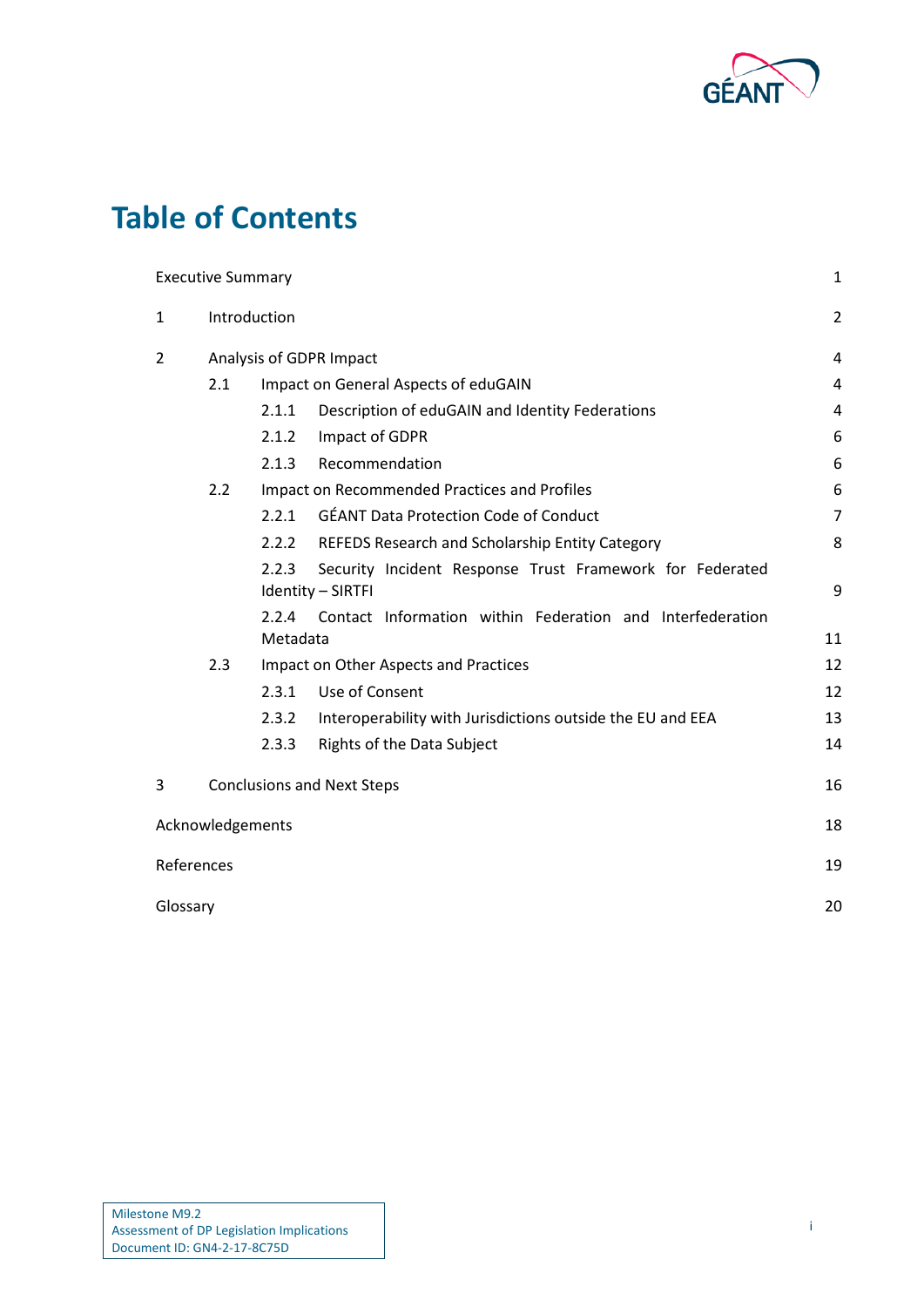

## <span id="page-2-0"></span>**Executive Summary**

This white paper assesses and summarises the implications of the new European Union General Data Protection Regulation (GDPR) for the eduGAIN interfederation service and its different parts. It aims to provide information about the effect of the new regulation on the academic identity federation landscape and give suggestions on how to address different issues. The white paper is limited to identity federation/interfederation service membership and personal data transferred between users' home organisations and the service provider organisations with federated protocols. The new regulation will come into effect on 25 May 2018.

The GDPR affects all organisations that process personal data of anyone in the European Union (EU) and in non-EU members of the European Economic Area (EEA), resident or not. This holds no matter where you are, or where the processing takes place, even if the processing organisation is located outside the EU/EEA. Furthermore, if the organisation is based in the EU/EEA or the processing takes place in the EU/EEA, the organisation is always subject to the GDPR for all processing, wherever the data subjects are located. International organisations, such as CERN and ESA, are handled in the GDPR the same way as countries outside the EU/EEA.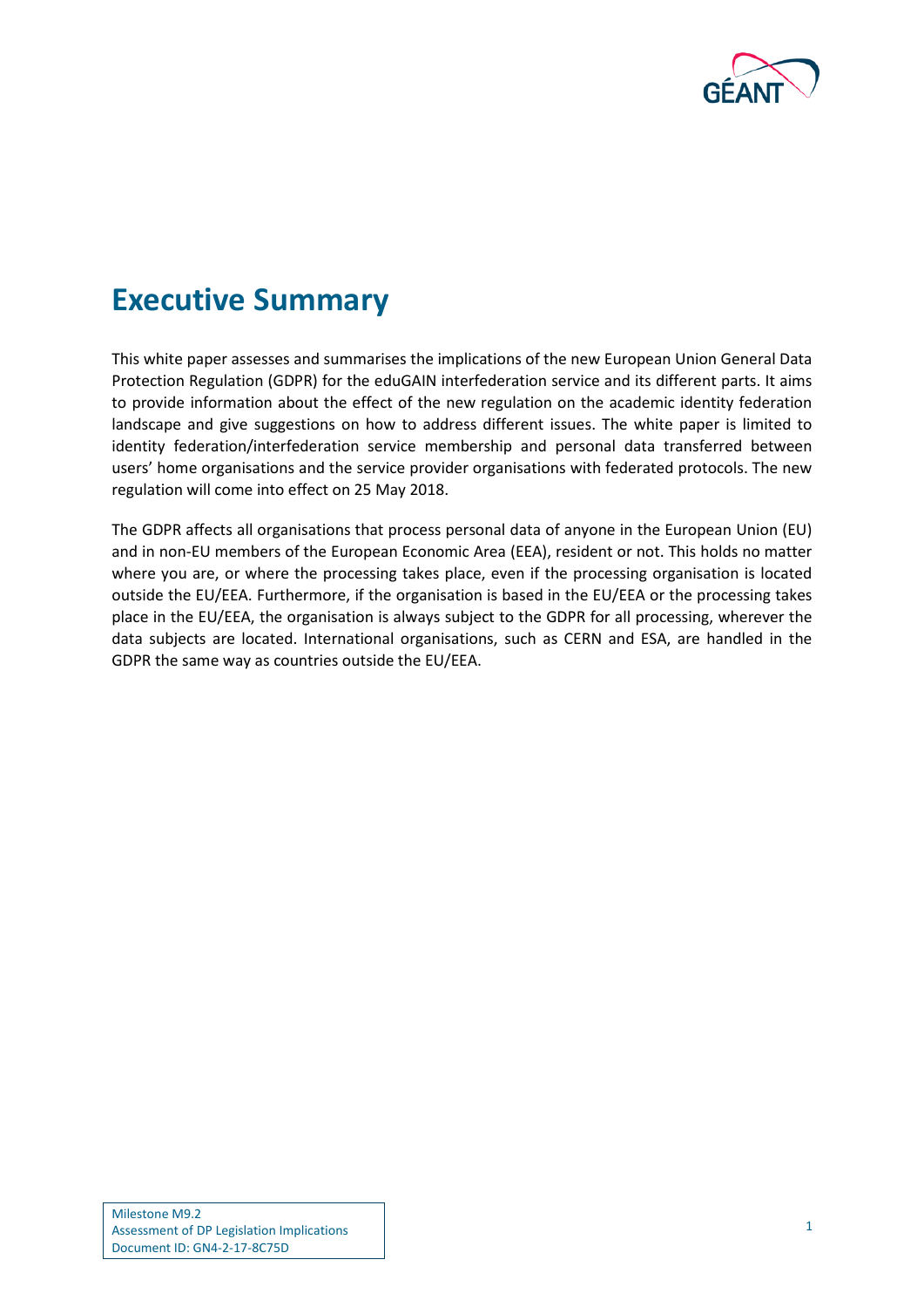

## <span id="page-3-0"></span>**<sup>1</sup> Introduction**

eduGAIN interconnects higher education and academic Identity Federations around the world, simplifying access to content, services and resources for the global research and education community. eduGAIN enables the trustworthy exchange of information related to identity, authentication and authorisation.

eduGAIN:

- Helps students, researchers and educators access online services while minimising the number of accounts users and Service Providers have to manage – reducing costs, complexity and security risks.
- Gives Service Providers access to a larger pool of users internationally, and allows users to access resources of peer institutions or commercial or cloud services using their one trusted identity.

With eduGAIN participants from more than 2,500 Identity Providers accessing services from more than 1,700 Service Providers [\[eduGAIN Tech\]](#page-20-1), eduGAIN is the primary mechanism to interfederate for research and education collaboration around the world.

Ensuring the safe, secure and proportionate exchange of personal data between end points that are in eduGAIN is a key benefit of the service to End Users and Service Providers. By design, neither the eduGAIN interfederation service nor member Identity Federations carry personal data or information about End Users at any point and the principles in use in many cases exceed the requirements of current and future legislation. Operational contact information for individual administrators of infrastructure is held in the eduGAIN database and in federation metadata.

Personal data is only exchanged in a federated identity environment such as eduGAIN when an End User logs in to a service using a federated Identity Provider. At this point, a minimal set of personal data (attributes) about the End User is transferred securely and encrypted from the End User's Home Organisation to the Service Provider Organisation so that the Service Provider can judge eligibility to access a service. This is called Attribute Assertion. Where it takes place within the European Union (EU) and within non-EU members of the European Economic Area (EEA) or involving these citizens, this transfer of information will be subject to the General Data Protection Regulation (GDPR) [\[GDPR\]](#page-20-2) from the effective date 25 May 2018. The exception to this is when the Identity Provider, Service Provider and the citizen are all located outside EU/EEA at time of transfer of personal data.

This document aims to give Home Organisations, Service Provider Organisations and Federation Operators information about most of the known implications of the General Data Protection Regulation in the eduGAIN interfederation environment so that organisations can prepare for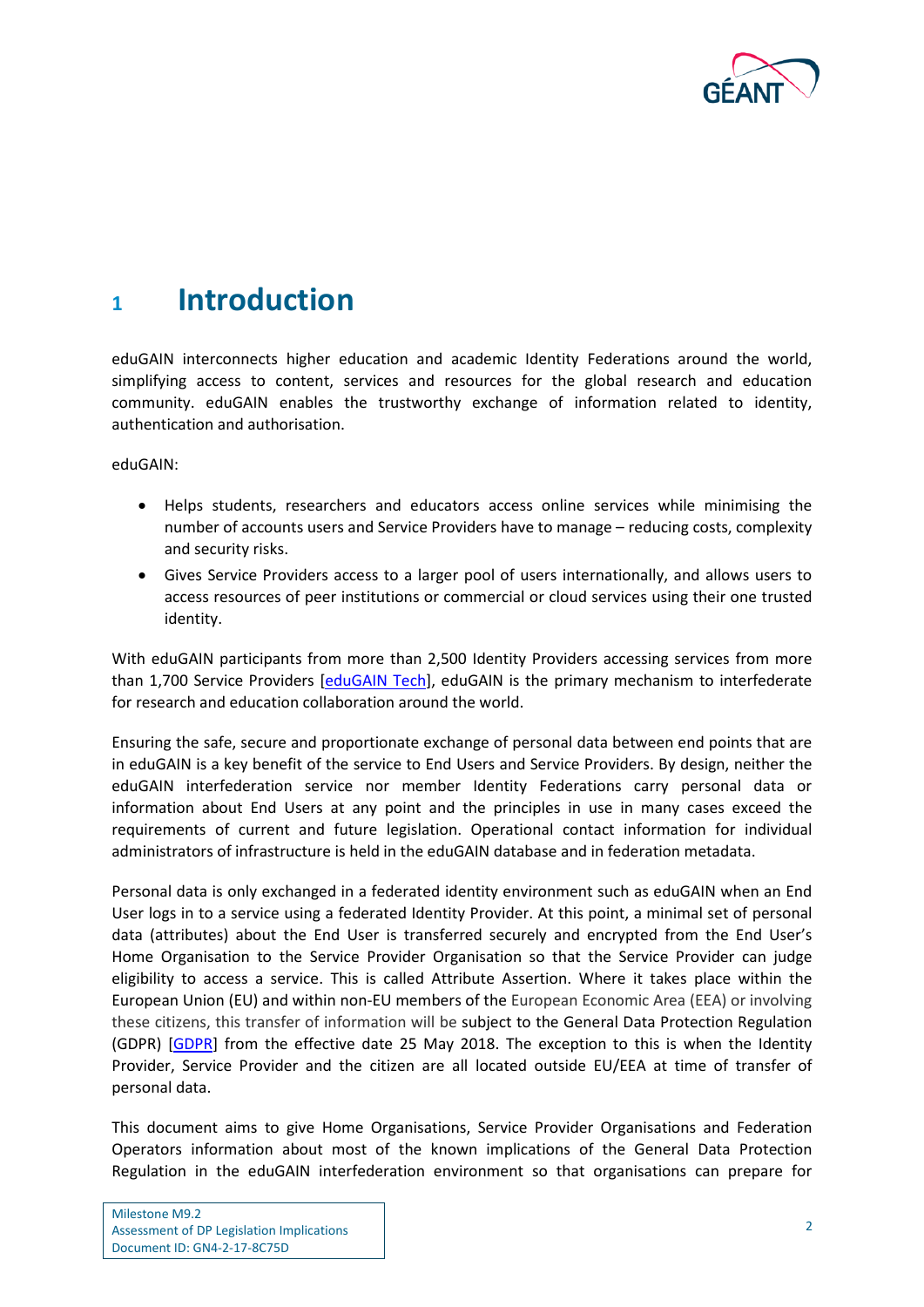

compliance within their environments. It is expected that detailed guidance from regulatory authorities on the implementation of the Regulation and on national derogations will be provided in the next few years. Those guidelines may affect the information in this document.

For a general introduction to the new European General Data Protection Regulation, information is available on the website of your national data protection agency. If you cannot find an introduction based on your country's legal culture or if you are situated outside the EU/EEA, the British Information Commissioner's Office has a good overview of the new legislation [\[ICO GDPR\]](#page-20-3).

All terminology used in this document is based on the most commonly used identity federation technology today, SAML2. The resulting document is reusable for other federation technologies, i.e. eduroam and the forthcoming OpenID Connect Federation, with customisation for those operational contexts. For example, the analogue of a federation in eduroam is a National Roaming Operator (NRO), and a Service Provider is called a Relying Party (RP) in other identity federation technologies.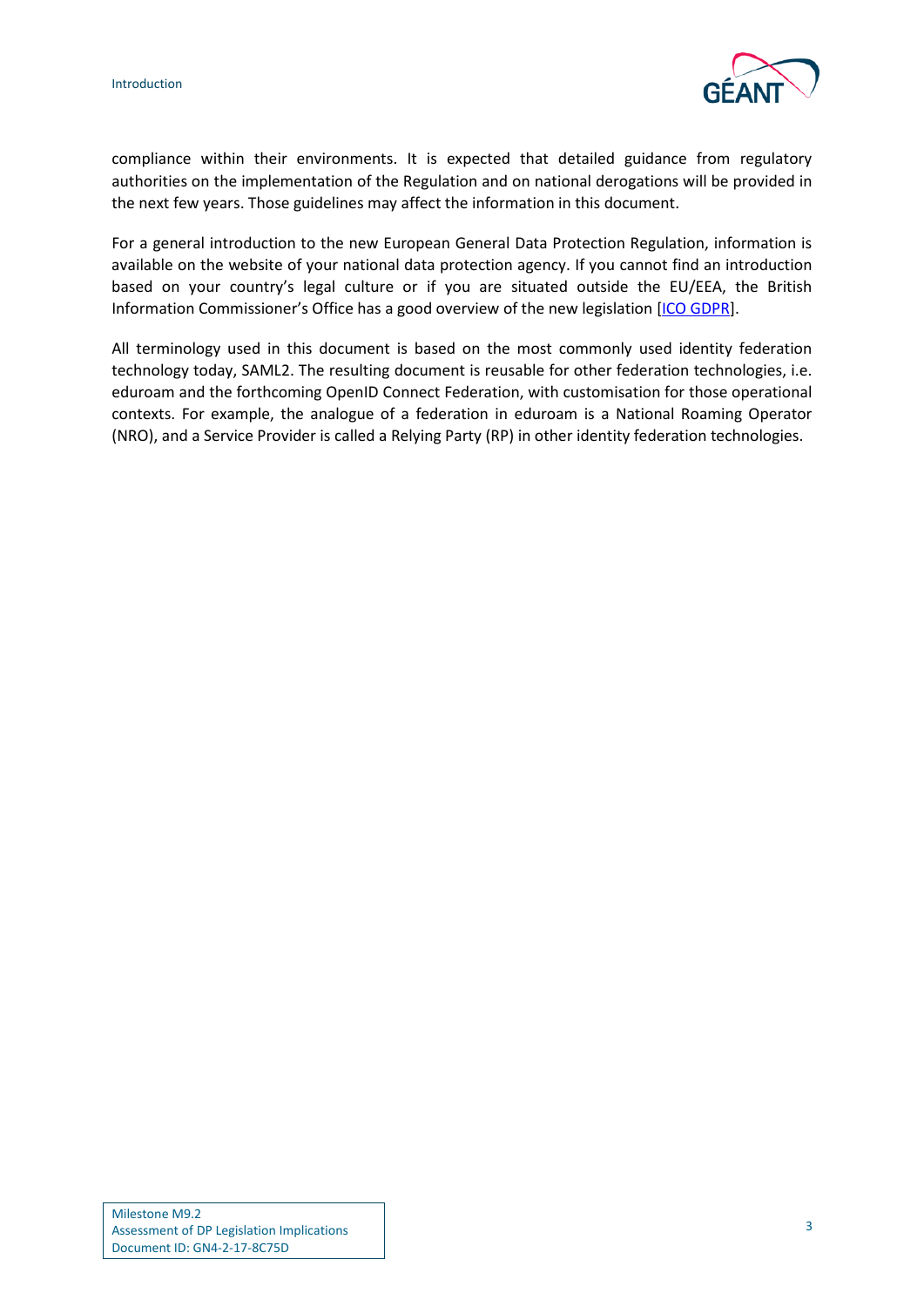

## <span id="page-5-0"></span>**<sup>2</sup> Analysis of GDPR Impact**

The new European General Data Protection Regulation [\[GDPR\]](#page-20-2) is a European Union regulation that must be implemented without any local adaptions in national law by all member states within the European Union and by agreement in all non-EU-member states of the European Economic Area (Iceland, Lichtenstein and Norway) with an effective date of 25 May 2018. Unlike previous Data Protection Directives (DPDs) [\[DPD\]](#page-20-4), which gave member states some leeway in interpretation and implementation, as a regulation the GDPR is a binding legislative act and must be applied in its entirety. This means that the personal data protection laws within most of Europe will be harmonised. However, it is possible for some national derogations in certain situations: member states can introduce exemptions from the GDPR's transparency obligations and individual rights, but only where the restriction respects the essence of the individual's fundamental rights and freedoms and is a necessary and proportionate measure in safeguarding a democratic society. Within the GDPR there is also scope for some national adjustments and complementary national legislation. The United Kingdom will still be a member of the European Union in the spring of 2018 and therefore the UK will adopt the new legislation.

Within the GDPR, Personal Data is defined as any information, single or in combination, that can identify a person directly or indirectly. This includes online identifiers such as pseudonymised persistent or non-persistent identifiers, IP addresses and cookies if they are capable of being linked back to the person.

The most important changes between the old Data Protection Directive and the new General Data Protection Regulation are in the areas of Increased Territorial Scope, Penalties, Consent, Breach Notification, Right to Access, Right to be Forgotten, Data Portability, Privacy by Design and Data Protection Officers.

## <span id="page-5-1"></span>**2.1 Impact on General Aspects of eduGAIN**

## <span id="page-5-2"></span>**2.1.1 Description of eduGAIN and Identity Federations**

In an Identity Federation, and in an interfederation service such as eduGAIN, it is not the federation itself that controls or processes personal data but the end points. Identity Providers (IdPs) and Attribute Authorities (AAs) are known as "data controllers" and Service Providers (SPs) are called "data processors" if bilateral data processing agreements are in place between the parties, as they process the data supplied by Identity Providers and Attribute Authorities. When there is no data processing agreement between the Identity Provider Home Organisation and the Service Provider Organisation, the Service Provider becomes the data controller over the asserted attributes. In these cases, the End Users, or "data subjects" in the GDPR, should be informed with transparency and in a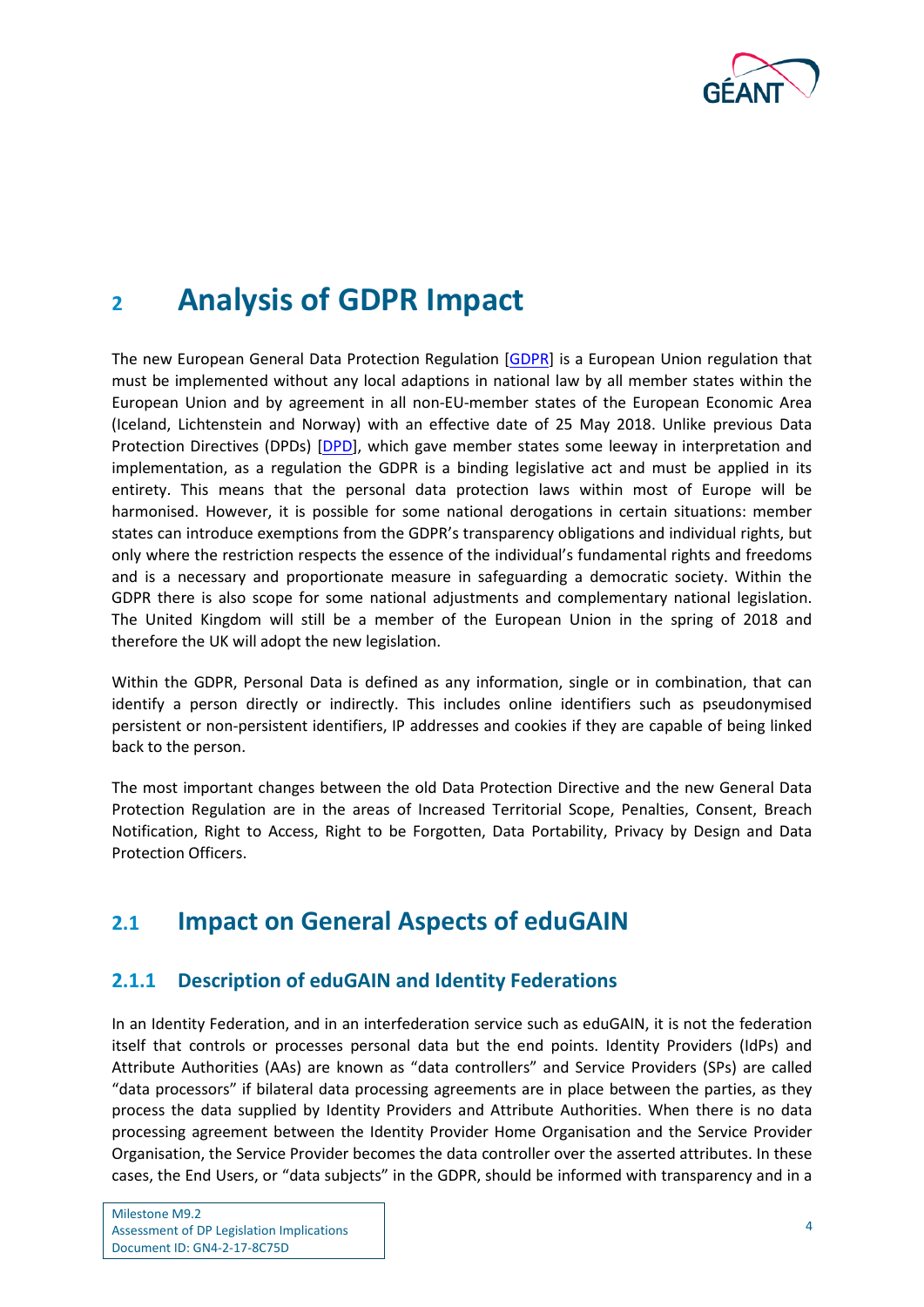

user-friendly language of what attributes are released by the Identity Provider to the Service Provider.



#### Figure 2.1: Identity federation technical architecture

The most common type of Identity Federation is when all Identity Providers and Service Providers communicate directly between each other and the Federation Operator provides metadata on all parties in the federation (Federation A and C in Figure 2.1). This is called a full-mesh federation.

There may be more complex entities in Identity Federations that act like a gateway, or proxy, between the federation and a cluster of one or more Identity Providers or Service Providers.

For a cluster of Identity Providers this is called an Identity Provider Gateway (IdPgw) and may be seen as an "Identity Provider only" federation with a single Service Provider that acts like a common Identity Provider for all the individual Identity Providers towards the federation (Federation B in Figure 2.1). In its most pure form, where all Identity Providers within the Identity Federation are hidden behind an IdPgw, then the Identity Federation is called a hub-and-spoke federation. In a hybrid federation, you find a combination of a full-mesh federation and a hub-and-spoke federation where some Identity Providers are behind the Identity Provider Gateway and some not. The most important implication for GDPR adoption is that the IdPgw is a data processor that acts on behalf of the actual Identity Providers on the inside of the gateway.

Some research organisations/projects aggregate all their Service Providers behind a Service Provider Gateway (SPgw) and the whole research organisation/project acts like one Service Provider in the federation (Federation D in Figure 2.1). This means that the Service Provider acts on behalf of the actual Service Providers on the inside of the gateway. If the SPgw adds, stores and asserts data about the End User, e.g. specific authorisation information, it is a data controller for that personal data.

In an Identity Federation, there can be a form of specialised service that acts as an attribute store for one or more Service Providers. These services are called Attribute Authorities (AAs) and they are data controllers for the information they store. Where there is a contractual relationship between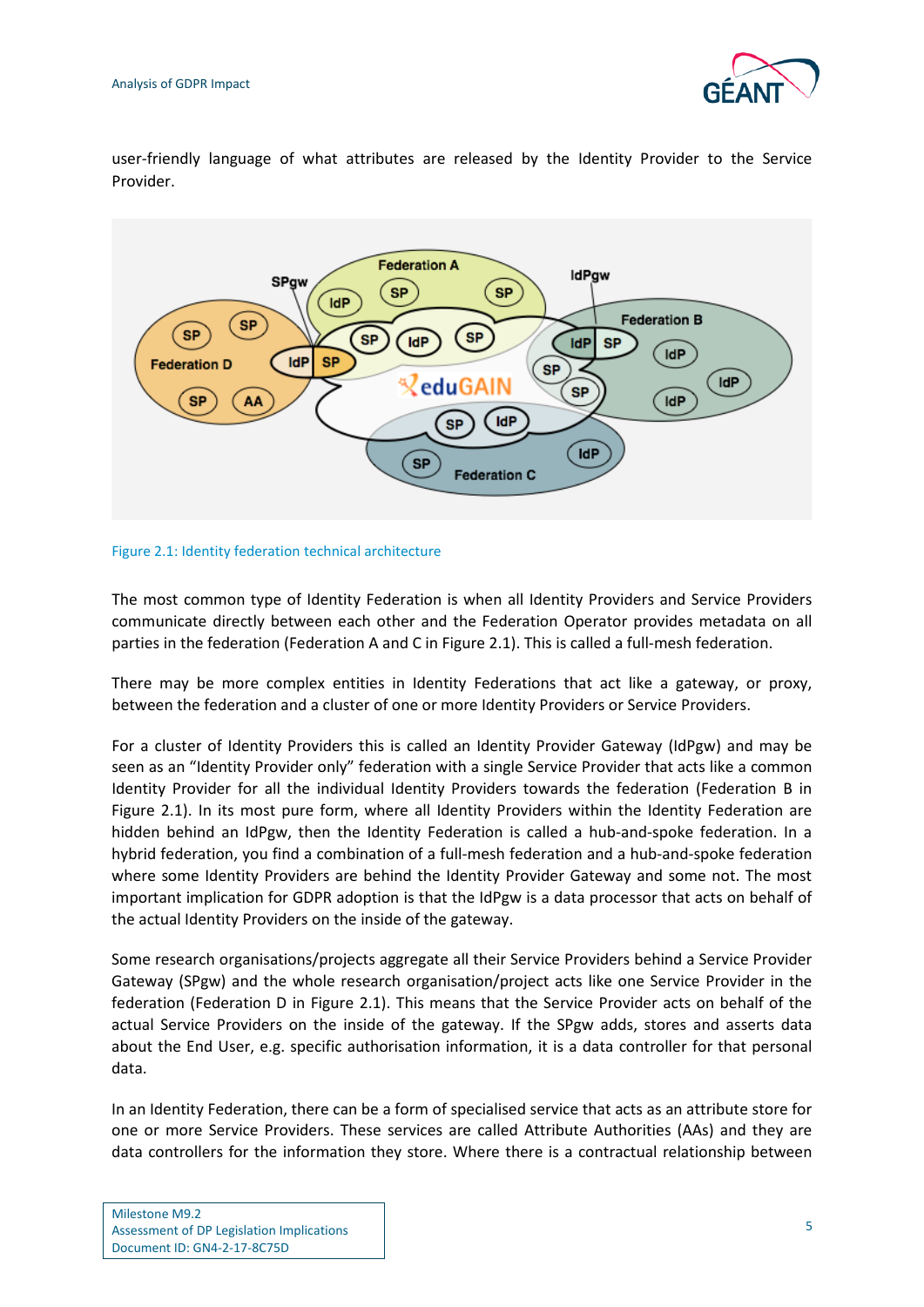

an Attribute Authority and the Service Providers it serves, there should be a data processing agreement appended to the contract.

The federation exports some or all of these entities to the academic interfederation eduGAIN, according to national policies.

## <span id="page-7-0"></span>**2.1.2 Impact of GDPR**

The General Data Protection Regulation is an EU/EEA regulation that regulates the core business of Identity Federations, i.e. release of personal information from an Identity Provider to a Service Provider. Therefore, it is important for all parties within a federated environment to understand the impact of the new regulation.

All Identity Providers, Service Providers, Attribute Authorities and Federation Operators within the EU/EEA are directly within the scope of the GDPR. The increased territorial scope of the new regulation also makes all Service Providers that accept End Users from within the EU/EEA affected by the GDPR, even if they operate outside the EU/EEA. Depending on the federation architecture, the Federation Operator may not have significant involvement in the transfer of End User data. However, even for full-mesh federations, the policies and practices that govern how Identity Providers and Service Providers participate should be reviewed based on the GDPR.

## <span id="page-7-1"></span>**2.1.3 Recommendation**

The Identity Federations, together with the eduGAIN interfederation service and the identity federation community REFEDS, need to review their best practices regarding Attribute Assertions to ensure they adhere to the new legislation.

To do minimal Attribute Assertions at scale is one of the greatest challenges for Identity Federations. It is important to keep the balance between minimal data exchange and enabling the users to access the services that they need for research and education. The identity federation community must continue to work on scalable minimal Attribute Assertions and adapt them to the GDPR. The following section focuses on those practices currently in use and how they are impacted by the GDPR. However, Identity Federations, or National Research and Education Networks (NRENs) more widely, also need to help Home Organisations and Service Provider Organisations identify where those scalable models do not apply so that the contracting parties can make bilateral Data Processor Agreements where necessary. The eduGAIN interfederation service should consider developing a sample bilateral Data Processor Agreement as an exemplar in the eduGAIN interfederation service Best Common Practice (BCP) package, with the caveat that implementation must be at the risk of the contracting parties.

## <span id="page-7-2"></span>**2.2 Impact on Recommended Practices and Profiles**

While it is the approach that minimises risk most fully, it is not feasible to handle bilateral Data Processor Agreements between every Home Organisation and every Service Provider Organisation without dramatically altering the cost/benefit relationship for all parties involved. In addition, due to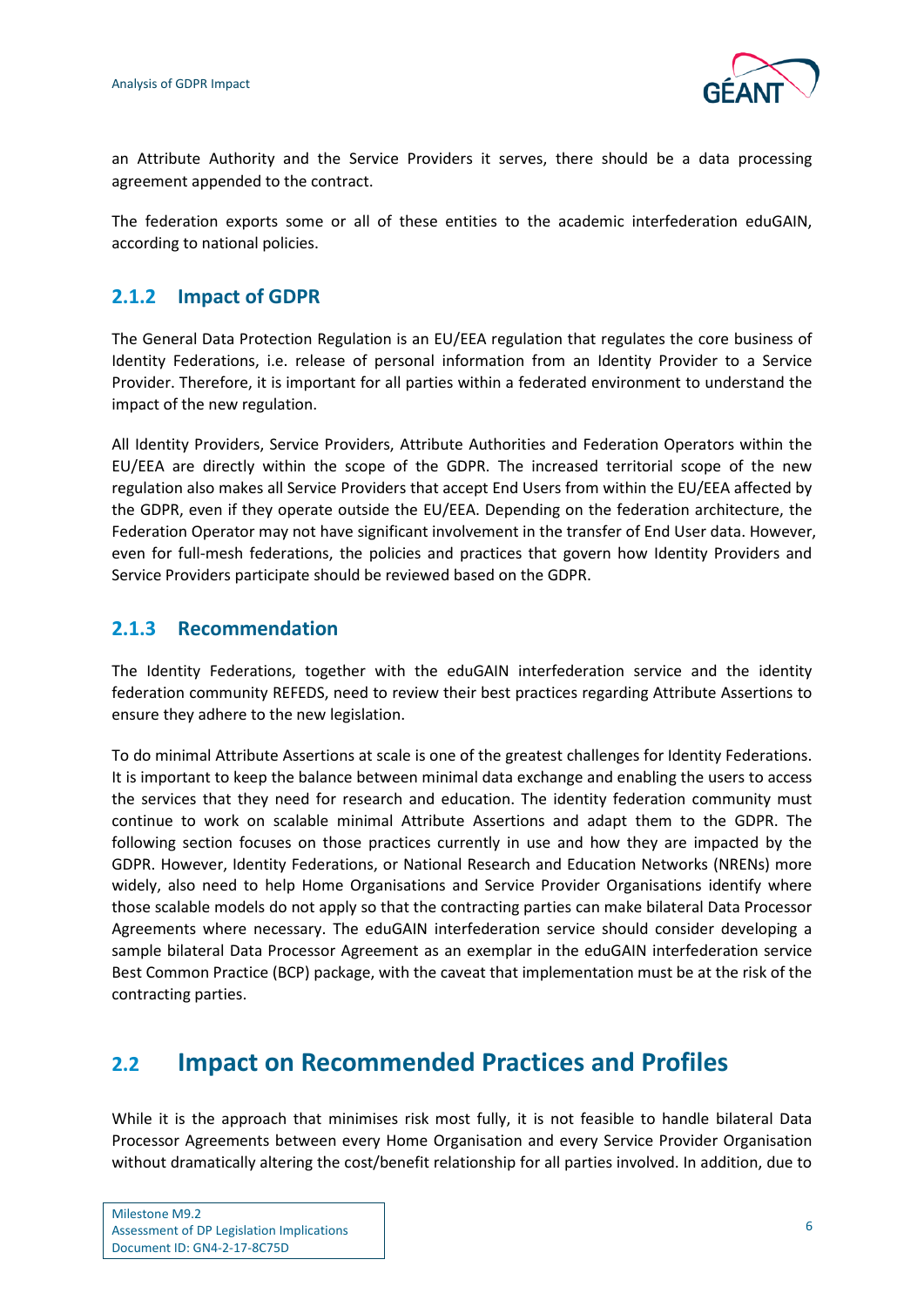

the highly diverse and scattered nature of research geographically, it is unlikely that any central brokering function would be recognised and adopted. More importantly, due to the principles of data minimisation and privacy that have always been inherent in identity federation, it is not necessary to adopt this approach to deliver the GDPR's objectives. Additional barriers to use of service deter the user from using these privacy-preserving mechanisms and drive them towards use of private identities from providers with less stringent data minimisation principles, thereby also undermining the spirit of compliance with the GDPR, which is to provide citizens with a firmer privacy foundation for their data.

The recommended approach to minimise risk within the GDPR, but to avoid the opposite risk of hindering the End Users in using the Service Providers they need, is to create and implement standardised classifications for Attribute Assertion. These standardised classifications are called Entity Categories and they sort the different Service Providers into different, larger use cases with particular attribute or data management aspects so that Identity Providers can automate Attribute Assertion decisions in a scalable manner. Internationally within eduGAIN there are two entity categories in use today: GÉANT Data Protection Code of Conduct and REFEDS Research and Scholarship (described in Section 2.2.1 and Section 2.2.2 below). When entity categories are used the Service will take ownership of the personal data that is transferred from the Identity Provider to the Service Provider via Attribute Assertion.

All academic Identity Federations, and the interfederation service eduGAIN, publish within their technical metadata names, email addresses and sometimes telephone numbers for administrative, technical, support and security contacts. These contacts should not be personal but rather refer to functions.

## <span id="page-8-0"></span>**2.2.1 GÉANT Data Protection Code of Conduct**

### **2.2.1.1** *Description*

The current version of the GÉANT Data Protection Code of Conduct (GÉANT CoCo) [\[GÉANT CoCo\]](#page-20-5) describes an approach to meet the requirements of the EU Data Protection Directive in federated identity management. The GÉANT Data Protection Code of Conduct defines behavioural rules for Service Providers that want to receive attributes from Home Organisation Identity Providers about the user that logs in to the service. It is expected that Home Organisations are more willing to release attributes to Service Providers who manifest conformance to the GÉANT Data Protection Code of Conduct.

### **2.2.1.2** *Impact of GDPR*

The GÉANT Data Protection Code of Conduct is being updated to reflect the changes between the new GDPR and the old Data Protection Directive (DPD), both to update requirements for the GDPR and also to deprecate aspects no longer needed from the former DPD.

The work on a new version of GÉANT CoCo commenced in the GN4-2 project and is being carried out by a small team of identity federation specialists with support from data protection legal specialists at the global law firm DLA Piper. The draft GDPR version has been substantially completed and has at the time of writing been sent out to consultation within the international identity federation community. The new version of GÉANT CoCo is more detailed than version 1 as the new legislation is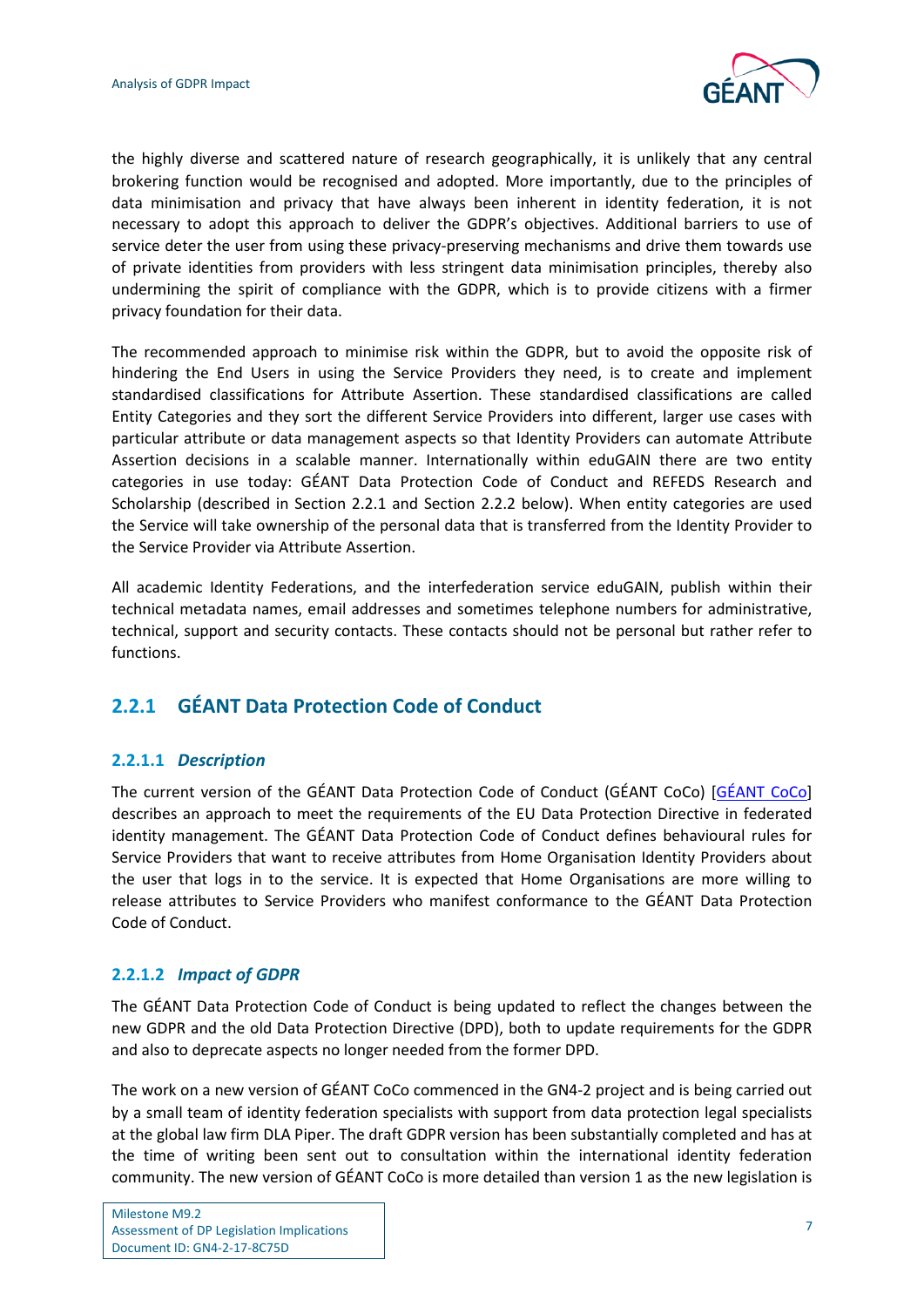

more prescriptive and takes into consideration the areas of Increased Territorial Scope, Penalties, Consent, Breach Notification, Right to Access, Right to be Forgotten, Data Portability, Privacy by Design and Data Protection Officers. The interim working draft was published in June 2017 on the REFEDS Wiki  $[GEANT COCo-V2]$ . An explanatory memorandum is being prepared in parallel.

### **2.2.1.3** *Recommendation*

The small working group shall complete the work on the new GDPR version of the GÉANT Data Protection Code of Conduct, including aspects such as jurisdiction and arbitration clauses for international organisations. After completion, the new version must be submitted to the EU GDPR competent supervisory authority of approved codes of conduct as described in GDPR Article 40. After the submission of GÉANT CoCo v2.0. GÉANT shall work together with the competent supervisory authority to get GÉANT CoCo v2.0 approved as an official GDPR Code of Conduct, effective after 25 May 2018.

In parallel with the approval process, adoption and use of GÉANT CoCo v2.0 within eduGAIN will be formalised as Best Practice for both Service Providers and Identity Providers. Federations should therefore prepare their tools and processes to enable adoption and use by Identity Providers and Service Providers. They can be supported in this by GÉANT, with training and best practice documentation.

## <span id="page-9-0"></span>**2.2.2 REFEDS Research and Scholarship Entity Category**

#### **2.2.2.1** *Description*

The target Service Providers for the REFEDS Research and Scholarship Entity Category (REFEDS R&S) [\[REFEDS R&S\]](#page-20-7) are those operated for the purpose of supporting research and scholarship interaction, collaboration or management, at least in part. REFEDS R&S is intended for global use by a wide range of different Service Providers, commercial, campus or research, providing they fulfil the above condition. REFEDS R&S is designed to allow data to flow to providers that have a legitimate interest in the data. It is important to note that the GDPR is not only intended to protect personal data, but also to "remove the obstacles to flows of personal data". This second area is often overlooked in the analysis of the GDPR.

The attributes supported in REFEDS R&S are chosen to represent a privacy baseline such that further minimisation achieves no particular benefit. The attribute bundle contains a shared unique user identifier, personal name, mail address and, optionally, a user affiliation. The shared unique identifier can be narrowed down to a unique identifier between the Identity Provider and Service Provider or a global unique identifier based on the need. The optional affiliation attribute can have one or more of the values faculty, staff, employee, student, member, affiliate, alum and library-walkin.

### **2.2.2.2** *Impact of GDPR*

Little has changed in the application of the REFEDS Research and Scholarship Entity Category under the GDPR. REFEDS R&S was designed to ensure the processing was explicit, legitimate and limited, and with safeguards and risk assessment built in to the process. REFEDS R&S provides both technical and organisational measures to ensure the requirements of the Regulation are met.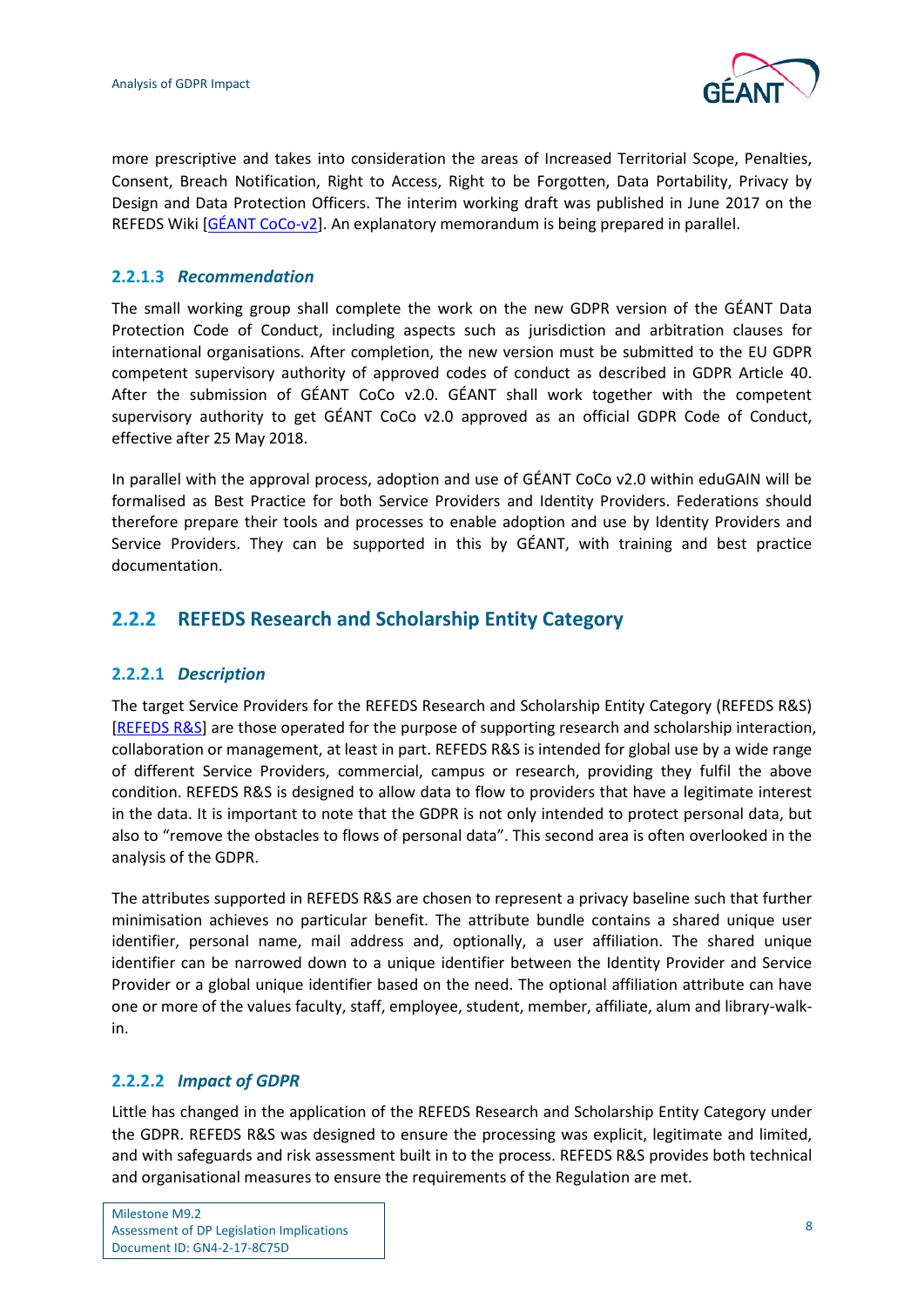

The EU/EEA use of REFEDS R&S is based on "legitimate interests", as described in Article 6 of the GDPR: "processing is necessary for the purposes of the legitimate interests pursued by the controller or by a third party". This legitimate interest is based on the fact that the End User is accessing the service to fulfil their work duties or studies, i.e. a relevant and appropriate relationship between the End User and the Home Organisation exists and the fundamental rights and freedoms [\[CFREU\]](#page-20-8) of the End User are not violated. The impact of the GDPR is low due to the fact that REFEDS R&S is based on necessary use of the service and utilises the minimal Attribute Assertion (shared user identifier, person name, email address and the optional organisational affiliation).

## **2.2.2.3** *Recommendation*

Service Provider Organisations outside the EU/EEA must comply with the GDPR for their European End Users and if they cannot fulfil this requirement they should not offer the services to federated users from within the EU/EEA. As such, international use of the REFEDS R&S process is recommended for federations, although further work is required to support the requirements of Article 45 and 46 of the GDPR. It is noted that many of the processes identified in this section do not yet exist.

As REFEDS R&S is based on necessary use by legitimate interest of the Home Organisation or the Service Provider Organisation, if the Home Organisation's Identity Provider uses consent for Attribute Assertions before GDPR comes into effect, then it is advisable to remove the consent question. It is possible to use a transparent privacy notice in which the Identity Provider explains to the End User which attributes are released and why it is necessary to release them for REFEDS R&S Service Providers. Such a transparent privacy notice must be implemented so as to have a minimum impact on the workflow of the End User. For more information on the use of consent in GDPR, see Section 2.3.1.

REFEDS is carrying out an assessment of the GDPR on REFEDS R&S. Areas addressed will be the use of consent with REFEDS R&S, the use of REFEDS R&S outside the EU/EEA and the applicability of REFEDS R&S as an appropriate certification mechanism. The incorporation of REFEDS R&S as eduGAIN Best Common Practice will take these factors into account.

Furthermore, REFEDS R&S requires Federation Operators to implement a lightweight audit before applying the tag to ensure that the data in the attribute bundle is legitimately required by the Service Provider. This is supported by a risk management toolkit to help organisations make effective decisions when supporting REFEDS R&S. This process means that REFEDS R&S is a candidate for a Certification approach for demonstrating compliance as described in the GDPR, and REFEDS and eduGAIN will be exploring the potential of this route as Certification bodies emerge.

## <span id="page-10-0"></span>**2.2.3 Security Incident Response Trust Framework for Federated Identity – SIRTFI**

### **2.2.3.1** *Description*

Within a federated community there is a need to handle different security incidents. The Security Incident Response Trust Framework for Federated Identity (SIRTFI) [\[SIRTFI\]](#page-20-9) aims to enable the coordination of incident response across federated organisations. This assurance framework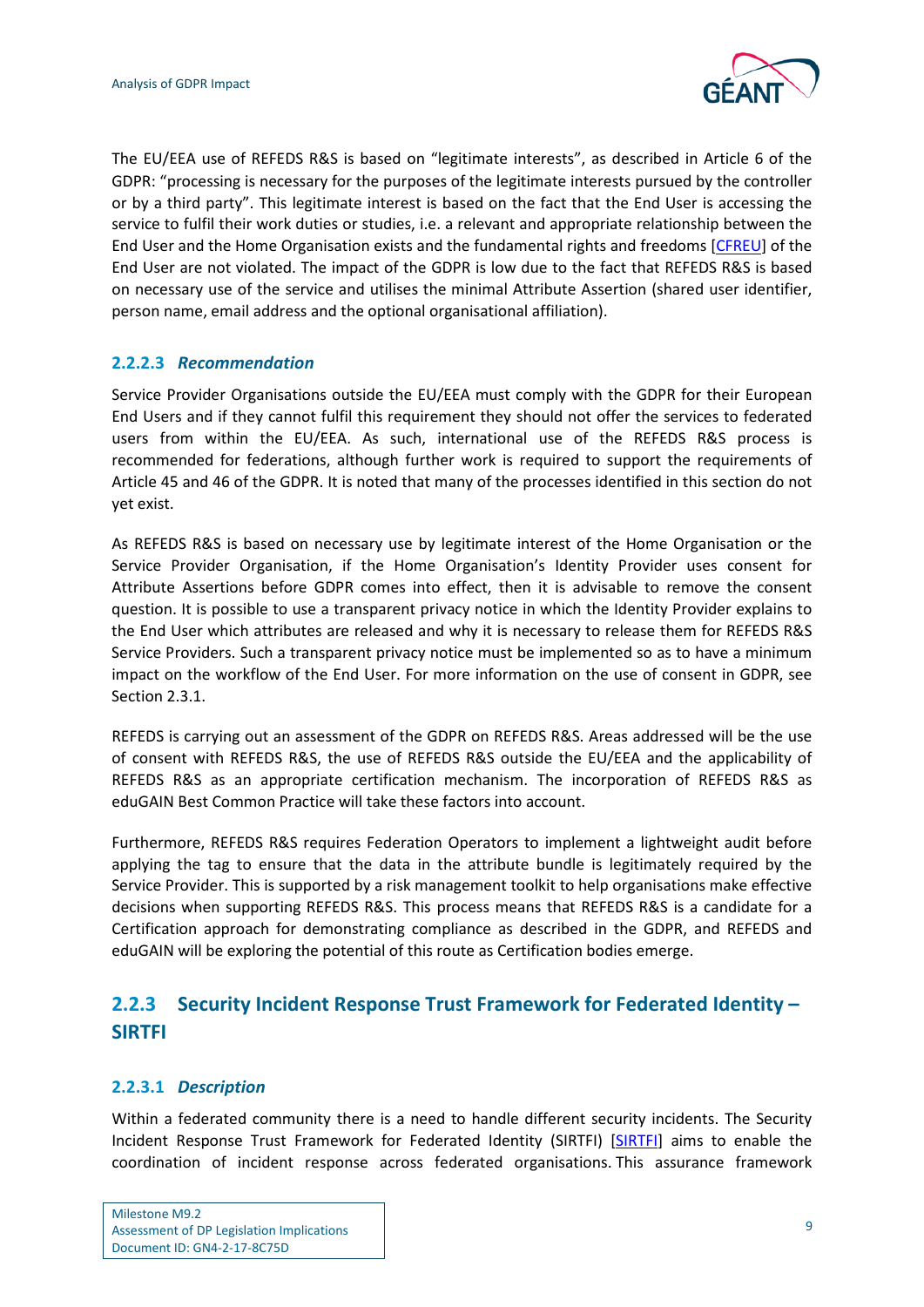

comprises a list of assertions which an organisation can attest in order to be declared SIRTFI compliant. The SIRTFI framework was finalised in late 2016, and adoption of SIRTFI throughout the eduGAIN membership is underway.

## **2.2.3.2** *Impact of GDPR*

Security incidents involving breach of personal data are in scope for SIRTFI. In GDPR Chapter IV Section 2 the security practices for data breach of personal data are defined.

There are different practices depending on whether the organisation with the data breach is the data controller or is the data processor of the personal data involved in the breach. Identity Providers and Attribute Authorities are always data controllers but a Service Provider can be either a data processor or a data controller based on whether or not there is a Data Processing Agreement with the Identity Home Organisation, as described in Section 2.1.1.

A data processor must inform the national supervisory authority without undue delay and, where feasible, not later than 72 hours after becoming aware of the data breach. Article 33 defines the minimal steps for a data controller with regard to handing the data breach and the need for documentation. A data processor is required to inform the data controller about a personal data breach without undue delay. The data processor should assist the data controller with the documentation of the data breach; this behaviour should be defined in the Data Processing Agreement.

Article 34 defines how the End User should be informed by the data controller of a data breach. If the personal data breach is likely to result in a high risk to the rights and freedoms of the End User the data controller should inform the End User without undue delay. If the data controller has met certain conditions defined in Article 34 there is no need to inform the End User until the national supervisory authority requires it.

### **2.2.3.3** *Recommendation*

In the event of a data breach the GDPR only stipulates communication between a data processor and the national supervisory authority and between a data processor and the data controller. In a federated environment, more than one data controller can be affected by the data breach and therefore it is recommended that other affected data controllers are informed in an appropriate way. It may be hard for a data controller to evaluate which data controllers could be affected and there is need for a central function within eduGAIN to help the data controllers with this identification process. This central function should also handle data breach reporting.

The recommended way to meet the requirement of the GDPR with regard to handling communications around data breaches within the federated environment is to use the SIRTFI framework. SIRTFI Best Practice will therefore be positioned formally within eduGAIN as recommended practice, and supported by the central function for data breaches. SIRTFI has also been included in the GÉANT CoCo v2.0 specification to address GDPR requirements on incident response. SIRTFI states that the use of the Traffic Light Protocol (TLP) must be used to facilitate such information sharing.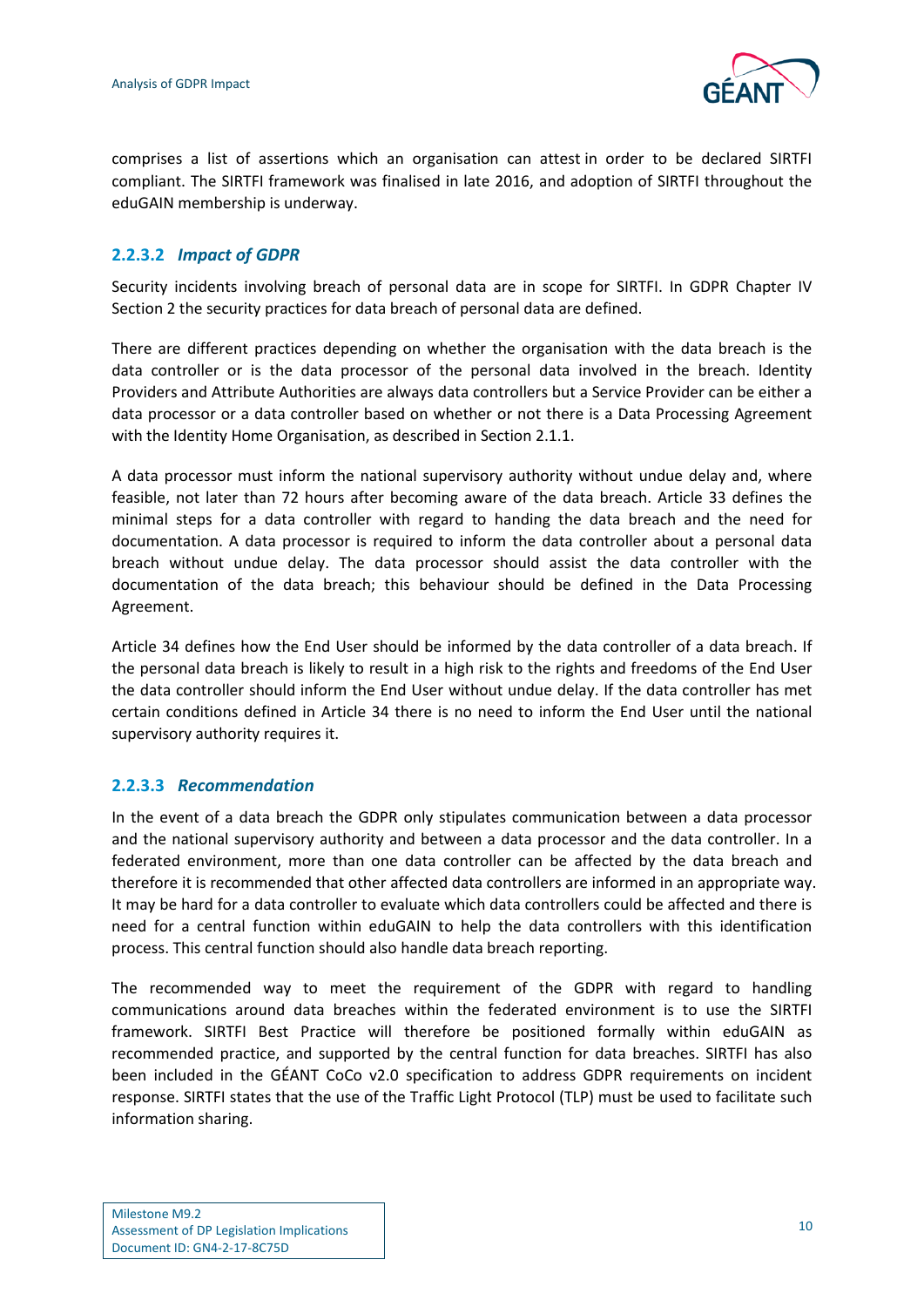

Information around the data breach may be very sensitive and the identity of the End User should only be communicated directly between the End User Home Organisation and the affected Service Provider Organisations or the rights and freedoms of the End User may be breached.

## <span id="page-12-0"></span>**2.2.4 Contact Information within Federation and Interfederation Metadata**

### **2.2.4.1** *Description*

To run an effective academic Identity Federation, or an interfederation service as eduGAIN, all of the different parties involved must be able to communicate directly with each other on operational matters. To enable this communication, contact information for Identity Providers, Service Providers and Attribute Authorities is published for administrative, technical, support and security contacts maintained in the federation technical metadata.

## **2.2.4.2** *Impact of GDPR*

The contact information in the technical metadata consists of name, email address and potentially a telephone number for each of the contact types. If these contacts relate to identifiable humans they are subject to the GDPR.

The eduGAIN interfederation service publishes contact information for the eduGAIN Steering Group delegate and deputy of all member federations on the technical website These contacts are for individuals and therefore subject to the GDPR.

### **2.2.4.3** *Recommendation*

Each academic Identity Federation should recommend that their Identity Providers, Service Providers and Attribute Authorities use non-personal contact information in the metadata to avoid having personal data in the technical metadata. If personal information is unavoidable, Article 15 on the rights of access by the data subject applies. This includes aspects such as the right to information about data processing, information about how the data is sourced, the right to lodge a complaint and other aspects of personal data management.

The eduGAIN interfederation service operators should inform eduGAIN member organisations that information about their Steering Group delegate and deputy is published on their technical website. Processes in eduGAIN Operations should ensure that the individuals mentioned have the appropriate ability to ensure this information is accurate and to understand how it is used (as described in Article 15 Rights of access by the data subject).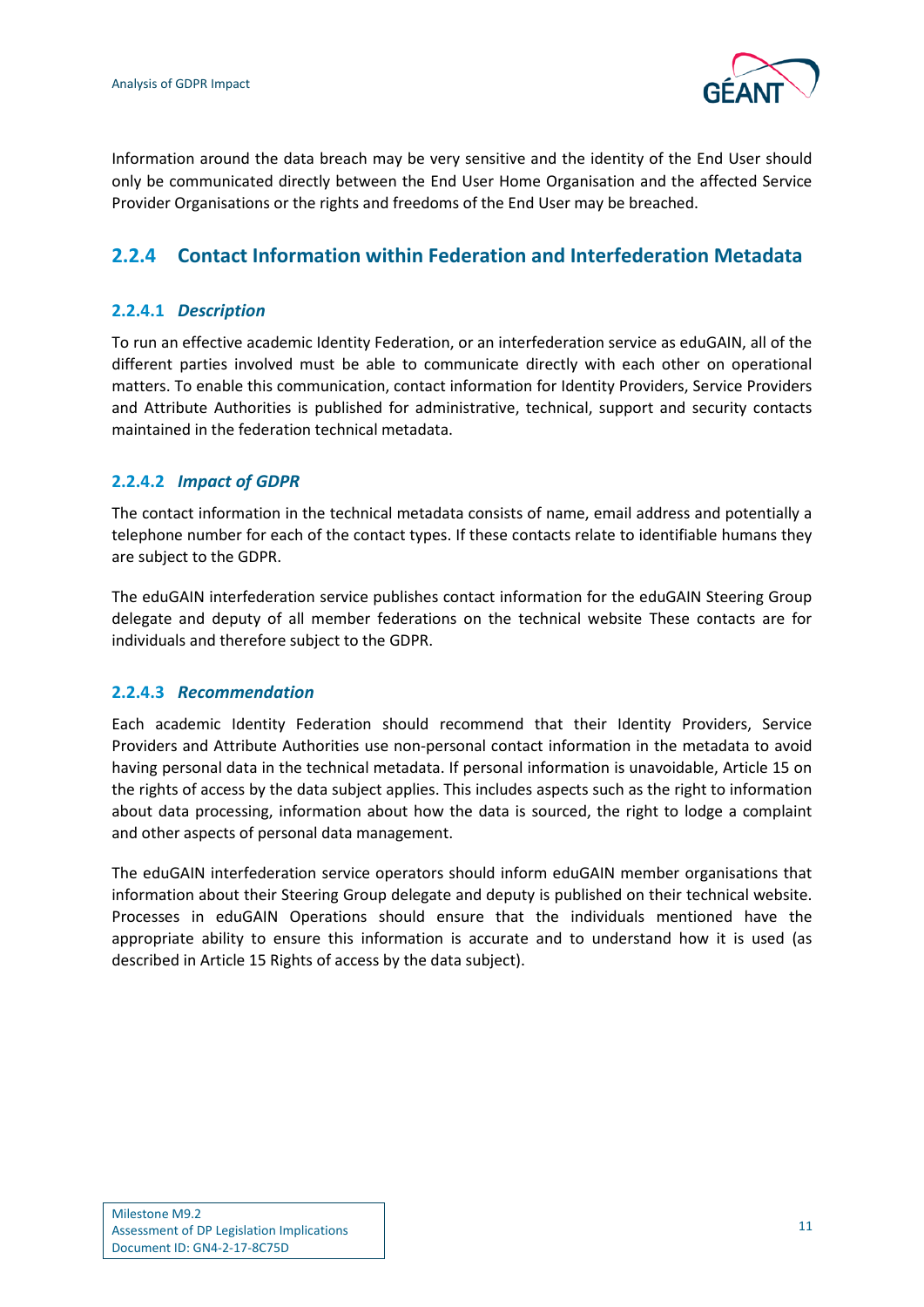

## <span id="page-13-0"></span>**2.3 Impact on Other Aspects and Practices**

## <span id="page-13-1"></span>**2.3.1 Use of Consent**

## **2.3.1.1** *Description*

In the local adaptions of the Data Protection Directive, the use of consent was defined differently in the legislations of the European countries. As a result, it was not easy to give a general recommendation on the use of consent as a risk management strategy for attribute release.

## **2.3.1.2** *Impact of GDPR*

In the General Data Protection Regulation, requirements around consent have been clarified in a Recital.

*"(32) Consent should be given by a clear affirmative act establishing a freely given, specific, informed and unambiguous indication of the data subject's agreement to the processing of personal data relating to him or her, such as by a written statement, including by electronic means, or an oral statement.*

*This could include ticking a box when visiting an internet website, choosing technical settings for information society services or another statement or conduct which clearly indicates in this context the data subject's acceptance of the proposed processing of his or her personal data.*

*Silence, pre-ticked boxes or inactivity should not therefore constitute consent.*

*Consent should cover all processing activities carried out for the same purpose or purposes.*

*When the processing has multiple purposes, consent should be given for all of them.*

*If the data subject's consent is to be given following a request by electronic means, the request must be clear, concise and not unnecessarily disruptive to the use of the service for which it is provided."*

Where consent is applicable, all consent should always be given freely, and be specific, informed and unambiguous. This means that when Attribute Assertion is based on one of the defined necessary processing models in Chapter II Article 6, End User consent is not considered applicable. Furthermore, negative consent cannot be used for users affected by the GDPR, i.e. you cannot ask the user to uncheck a box in order to stop information being shared. Negative consent is often used outside the EU/EEA and therefore the expanded territorial reach of the GDPR has a de facto impact on the use of consent globally.

## **2.3.1.3** *Recommendation*

It is possible to interpret from the legislation that an End User should not be asked for consent when necessary Attribute Assertion takes place between an Identity Provider and a Service Provider. Consent should only be used when the Attribute Assertion is not necessary. This would imply that when one of the entity categories GÉANT Data Protection Code of Conduct or REFEDS Research and Scholarship is used for Attribute Assertion, Identity Providers should not ask for consent. This may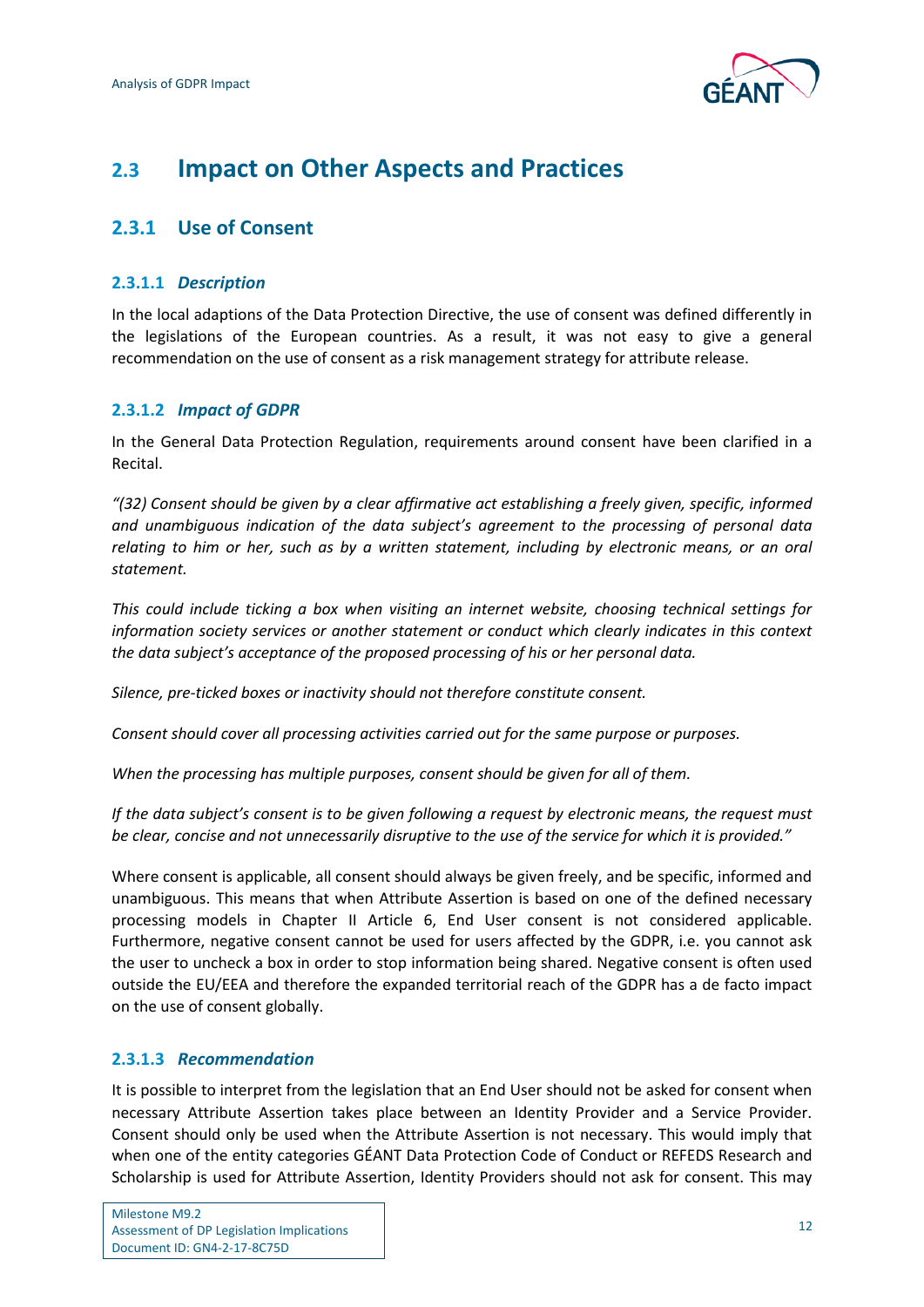

have a significant impact on the use of Identity Provider consent mechanisms, such as uApprove and Consent-Informed Attribute Release (CAR), and requires further investigation by federations where use of consent is common under existing legislation. Further, specific investigation of the relationship between use of consent and other attribute release mechanisms is therefore recommended, including seeking specific legal opinion when preparing Best Common Practice (BCP).

The Identity Provider can and maybe should inform the users what personal data is released to the service. Therefore, consent mechanisms may be adapted and extended to change the consent button from "I agree" to "OK" or "I understand" to support the requirement for transparent privacy notices rather than consent. It is important that this information is provided in a user-friendly fashion so the user is informed, not misinformed, and does not see it as a consent request.

In addition, the End User should be able to look up what personal data about the user is available at the Service Provider Organisation. This is not a question of consent but of the End User's rights to transparency of and control over their personal data. This information would not be shown at time of logon but should rather be easily available within the service.

## <span id="page-14-0"></span>**2.3.2 Interoperability with Jurisdictions outside the EU and EEA**

## **2.3.2.1** *Description*

One of the largest changes in the GDPR is the extended territorial scope of the legislation regarding both Home Organisations and Service Provider Organisations. In Chapter V of the GDPR, international transfer of personal data outside the EU/EEA is defined. The definition is applicable to both third countries, i.e. countries outside the EU/EEA, and international organisations, i.e. an organisation established by a treaty or other instrument governed by international law and possessing its own international legal personality. Some research organisations within Europe are defined as international organisations, e.g. CERN and ESA.

### **2.3.2.2** *Impact of GDPR*

The increased territorial scope in the GDPR makes all Service Providers that supply services to End Users within the EU/EEA affected by the GDPR even if they operate in a third country or within an international organisation. In the old Data Protection Directive, this was ambiguous and referred to "in context of an establishment".

Processing or transfer of the control of personal data for End Users using an Identity Provider within the EU/EEA to log in to a Service Provider outside the EU/EEA or into an international organisation where personal data is transferred via an Attribute Assertion continues to be subject to the GDPR.

### **2.3.2.3** *Recommendation*

Service Provider Organisations outside the EU/EEA must comply with the GDPR for their European users and if they cannot fulfil this requirement they should not offer the services to federated users from within the EU/EEA. There may be a need for a metadata jurisdiction marking to help Service Provider Organisations with filtering based on the GDPR. This provides an opportunity for simplification, as separate regional mechanisms and tools do not need to be developed to cover SPs outside the EU/EEA.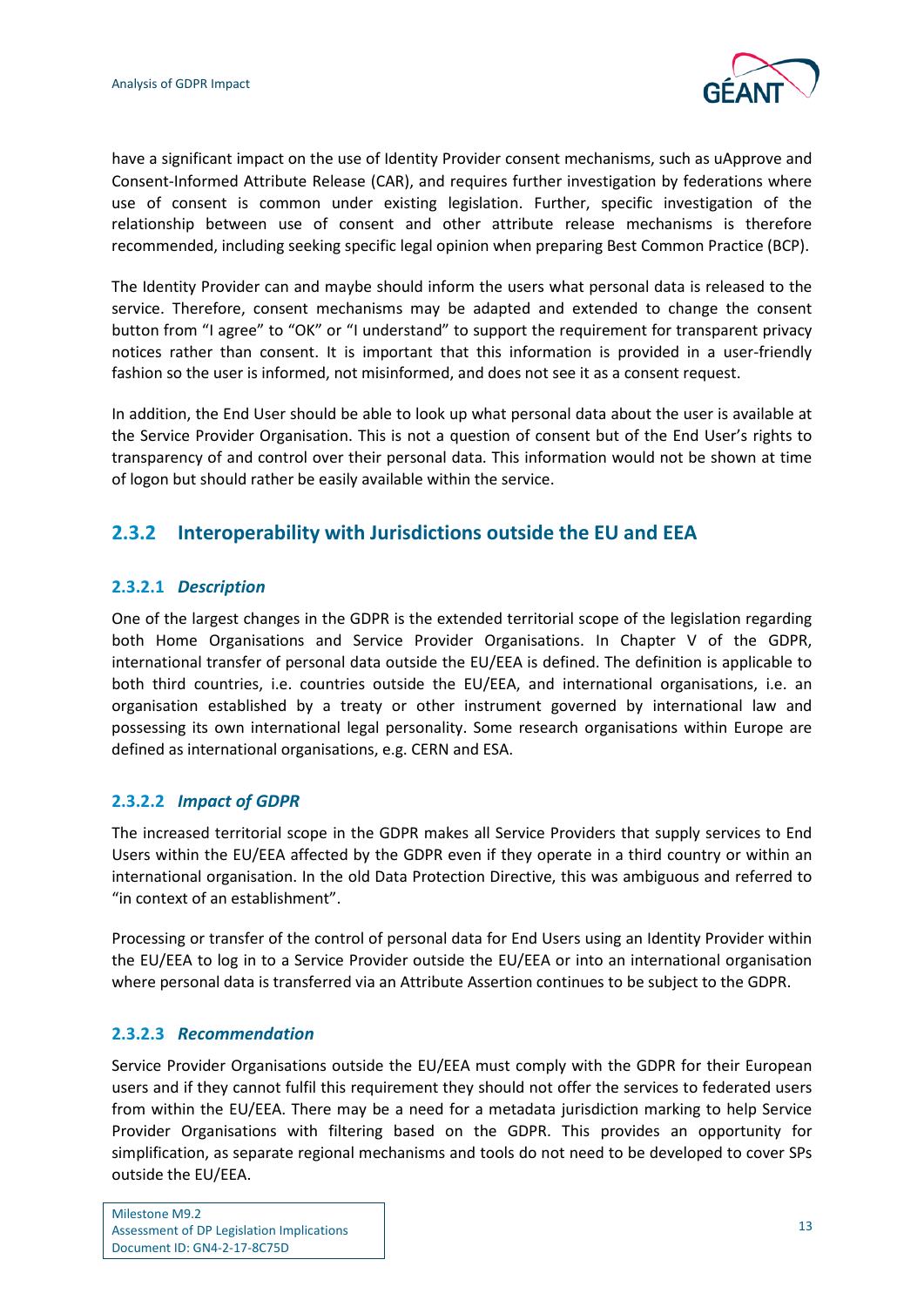

The entity categories GÉANT Data Protection Code of Conduct and REFEDS Research and Scholarship should be used to handle Attribute Assertions from Identity Providers within the EU/EEA to Service Providers outside.

## <span id="page-15-0"></span>**2.3.3 Rights of the Data Subject**

## **2.3.3.1** *Description*

Chapter III of the General Data Protection Regulation contains a set of defined rights for the End User based on the fair processing principle, i.e. all data processing must be fair, lawful and transparent. These rights are defined to create a possibility for the data subject to exercise the right to transparent information, communication and modalities.

In short, the rights for the End User are:

- The right to information on data processing.
- The right to access personal data.
- The right to rectification.
- The right to erasure ("right to be forgotten").
- The right to restriction of processing.
- The right to data portability<sup>[1](#page-15-1)</sup>.
- The right to object.
- The right not to be subject to automated individual decision-making.

Fair processing requires the applicable organisation to:

- Be open and honest about the identity of the organisation.
- Describe to End Users how the organisation intends to use any personal data it collects about them (unless this is obvious).
- Only process End Users' personal data lawfully.
- Handle End Users' personal data only in ways they would reasonably expect.
- Above all, not use End Users' personal data in ways that unjustifiably have a negative effect on them.

## **2.3.3.2** *Impact of GDPR*

The rights of the data subject are fundamental to the GDPR and therefore it is important for organisations to fully understand these rights. All parties within an Identity Federation, and the interfederation service eduGAIN, shall respect End Users' rights, including the right to access to personal data, the right to request correction of any inaccurate information relating to them and the right to request deletion of any irrelevant personal data the Identity Provider, Service Provider or Attribute Authority holds about him or her.

<span id="page-15-1"></span> $1$  The right to data portability only applies if the basis for processing is either consent or necessary for contract.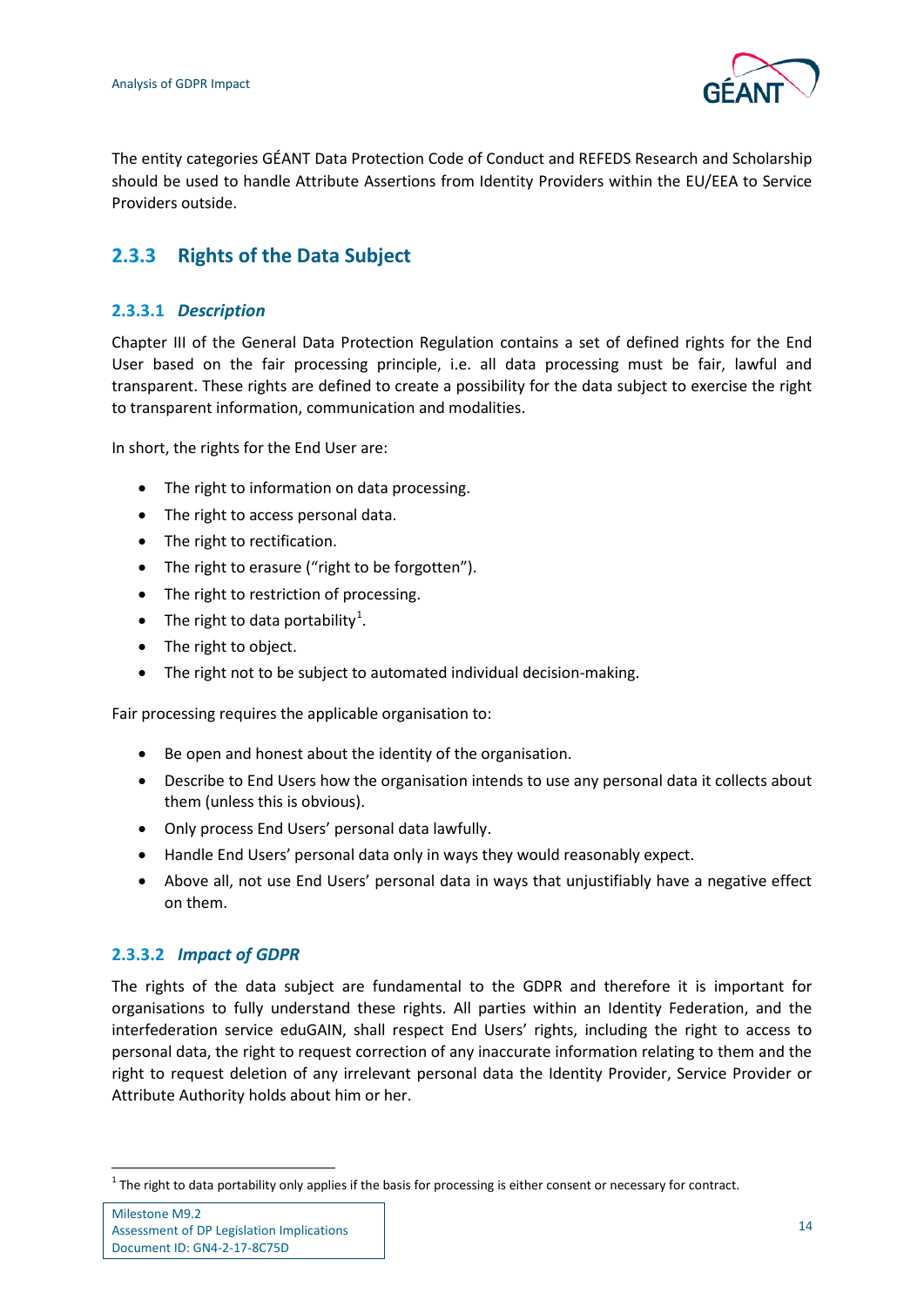

## **2.3.3.3** *Recommendation*

The best way to fulfil the right to information on data processing is to create a privacy policy that describes what and how personal data is used in the service. It is recommended that appropriate privacy policies are published for all levels of identity federation services, from eduGAIN centrally to federations to Identity Providers and Service Providers, to demonstrate transparency of compliance to the GDPR.

One notable effect of the right to erasure is that personal information, such as personal data within logs, should not be saved longer than needed. The privacy policy shall contain information on how long personal data is kept.

The upcoming version 2 of the GÉANT Data Protection Code of Conduct will contain information on how to uphold the rights of the End User that can be adapted to provide a framework for such privacy policies.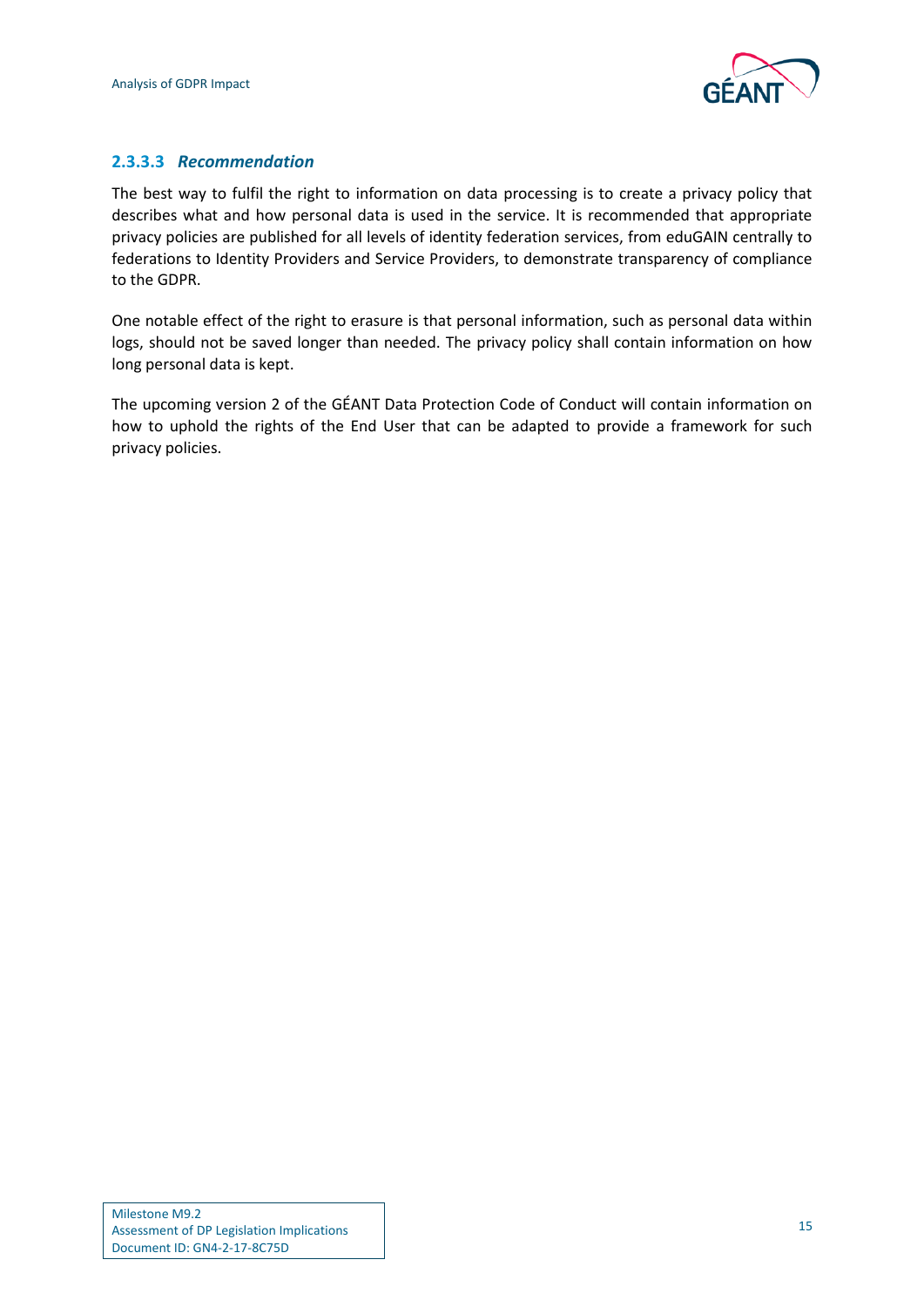

## <span id="page-17-0"></span>**<sup>3</sup> Conclusions and Next Steps**

The new European legislation makes us all think about how we can design applications to take better care of personal privacy. The data protection rights of the End User are central to this change. In the research and education environment, this means ensuring that individuals in their roles as researcher, staff member or student are not hindered in their daily use of federated services but at the same time their privacy as an individual is preserved. Research and education federations have always led the way in adopting these principles for End Users, and are therefore well placed to comply with the GDPR and to go beyond in the spirit of it.

Although the effective date of the Regulation is in 2018, it must be noted that consistent and detailed implementation advice and concrete examples on the implementation of GDPR compliance are scarce as there is as yet no real body of experience. Initiatives within the GÉANT community such as the proposed Task Force on Data Protection Regulation (TF-DPR) will enable eduGAIN and federations to track state of the art in this area and refine compliance plans as the date for implementation approaches.

However, from the existing level of information, it appears that existing research and education federation practice already supports most of the aims of the GDPR, and that only minor changes are likely to be required. As with every legislation change, national research and education Identity Federation Operators need to actively review recommendations they give Home Organisations and Service Provider Organisations so that the General Data Protection Regulation is mirrored in the recommendations. The work within REFEDS and eduGAIN can help the federations with this work, covering federation and interfederation practice to ensure we can continue to support international research and education, but the spirit of the design of these services already strongly enforces individual privacy and the ability to support the work of research and education.

Within eduGAIN, in the current workplans, Best Common Practice on CoCo, R&S and SIRTFI will be positioned to make implementation more consistent and well understood, supported by the harmonisation opportunity presented by the GDPR. GÉANT will develop privacy policies scoped for eduGAIN central infrastructure and provide support and guidance to the community in the preparation of policies at federation level and IdP/SP organisation level. Best Common Practice on the use of consent will also be considered in an additional phase. GÉANT and eduGAIN will continue to support work at REFEDS and AARC2 to ensure policies and practices are adapted for the GDPR environment as needed, and will support federations in their adoption with documentation and training.

The European Union is working on a draft for a new regulation on Privacy and Electronic Communications [\[ePR\]](#page-20-10). This regulation is focused on the protection of fundamental rights and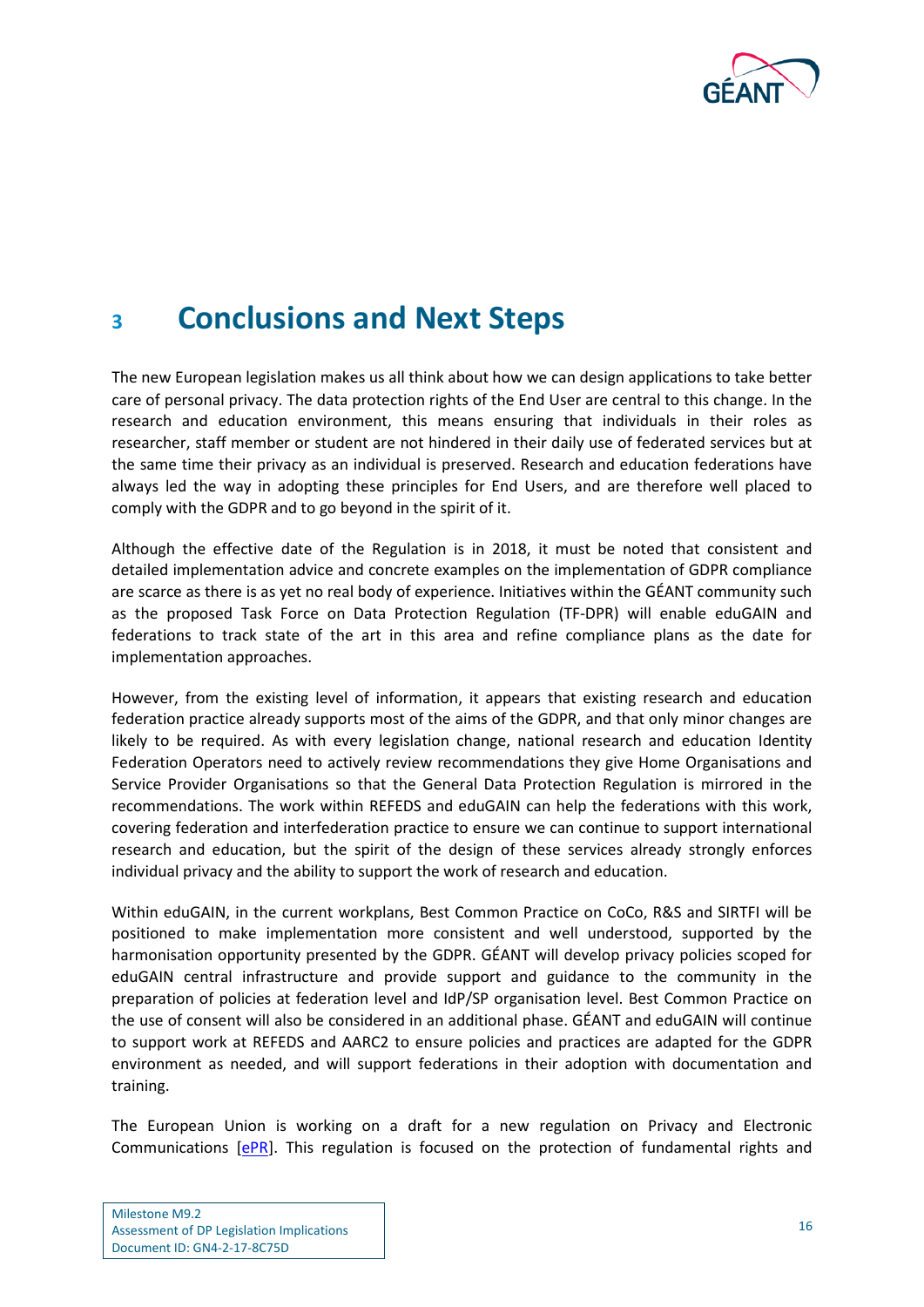

freedoms of natural persons in the provision and use of electronic communications services. Depending on definitions, it may have a future impact on federated login and Attribute Assertions.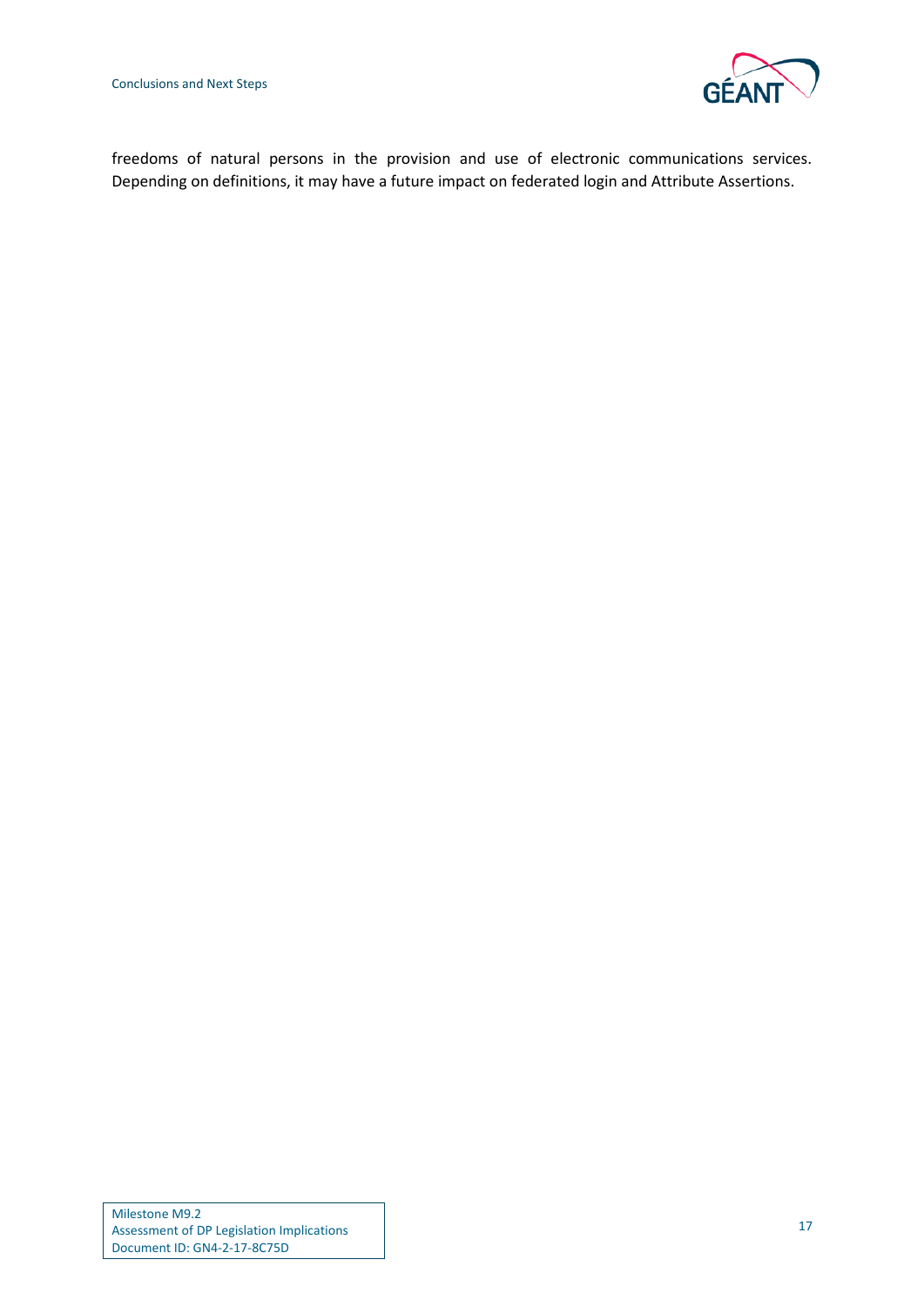

## <span id="page-19-0"></span>**Acknowledgements**

In the work on this white paper the author was helped by a lot of people both directly, in terms of contributions, and indirectly. The author would like to particularly mention the following people:

- David Foster, CERN
- David Groep, Nikhef
- Ann Harding, SWITCH
- Nicole Harris, GÉANT Association
- Lukas Hämmerle, SWITCH
- Mikael Linden, CSC
- Valter Nordh, SUNET
- Hannah Short, CERN

The discussions within different mailing lists in the identity federation community have been a source of what needs to be discussed in this white paper. Thank you all for indirectly directing me to where the challenges are.

The legal advice from DLA Piper for the next version of the GÉANT Data Protection Code of Conduct has been very valuable in the writing of this white paper.

Special thanks go to Andrew Cormack, Jisc, for his interesting and informative blog [\[Cormack\]](#page-20-11) and regular community updates about regulatory developments.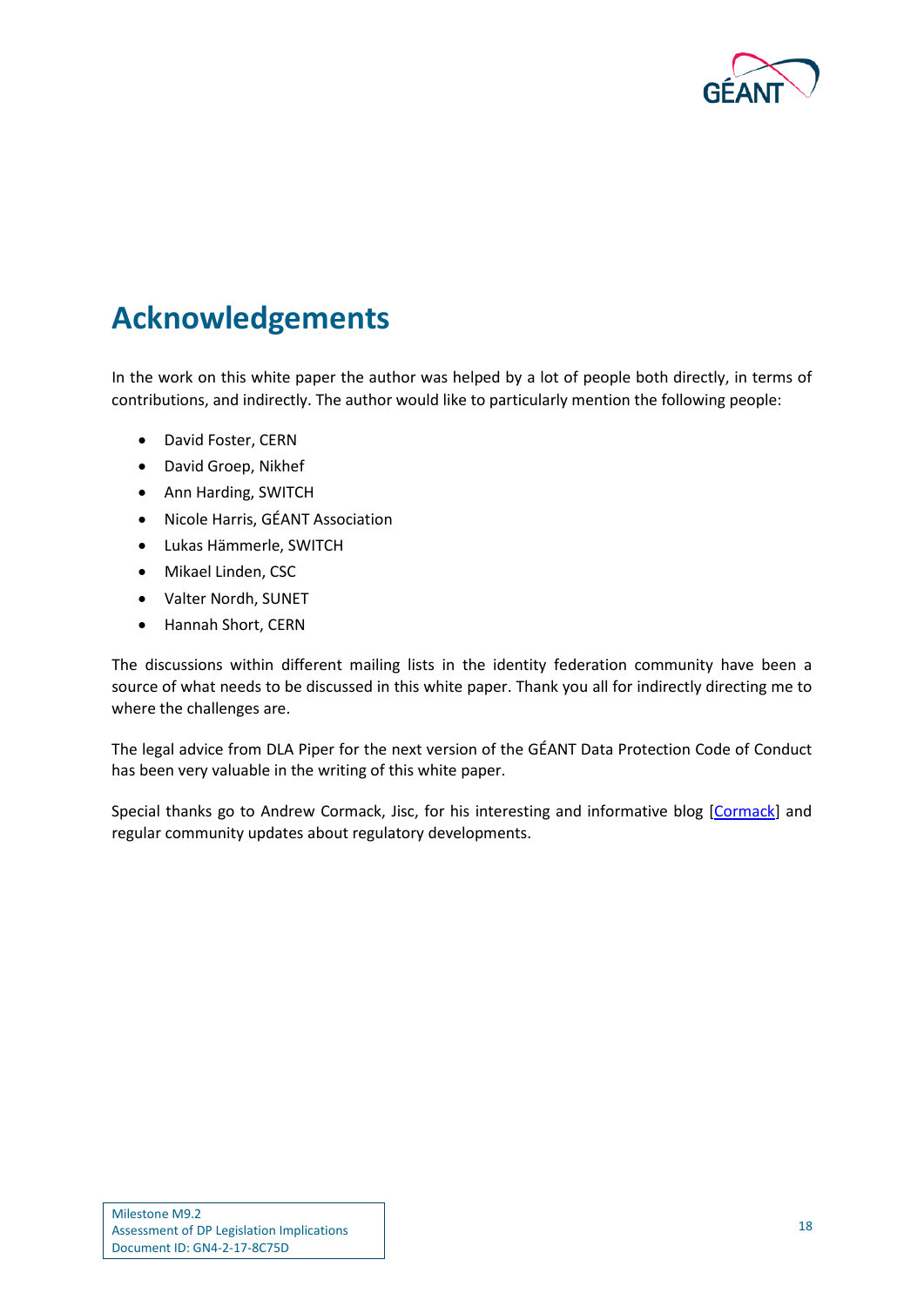

# <span id="page-20-0"></span>**References**

<span id="page-20-11"></span><span id="page-20-10"></span><span id="page-20-9"></span><span id="page-20-8"></span><span id="page-20-7"></span><span id="page-20-6"></span><span id="page-20-5"></span><span id="page-20-4"></span><span id="page-20-3"></span><span id="page-20-2"></span><span id="page-20-1"></span>

| [CFREU]         | http://eur-lex.europa.eu/legal-content/EN/TXT/?uri=CELEX:12012P/TXT      |  |
|-----------------|--------------------------------------------------------------------------|--|
| [Cormack]       | https://community.jisc.ac.uk/blogs/regulatory-developments               |  |
| [DPD]           | http://eur-lex.europa.eu/legal-content/EN/TXT/?uri=CELEX:31995L0046      |  |
| [eduGAIN Tech]  | https://technical.edugain.org retrieved September 2017                   |  |
| [ePR]           | http://eur-lex.europa.eu/legal-                                          |  |
|                 | content/EN/TXT/?uri=CONSIL:ST_11995_2017_INIT                            |  |
| [GÉANT CoCo]    | http://www.geant.net/uri/dataprotection-code-of-conduct/v1               |  |
| [GÉANT CoCo-v2] | https://wiki.refeds.org/display/CODE/Code+of+Conduct+ver+2.0+project     |  |
| [GDPR]          | http://eur-lex.europa.eu/legal-content/EN/TXT/?uri=CELEX:32016R0679      |  |
| [ICO GDPR]      | https://ico.org.uk/for-organisations/data-protection-reform/overview-of- |  |
|                 | the-gdpr/                                                                |  |
| [REFEDS R&S]    | http://refeds.org/category/research-and-scholarship                      |  |
| [SIRTFI]        | https://refeds.org/sirtfi                                                |  |
|                 |                                                                          |  |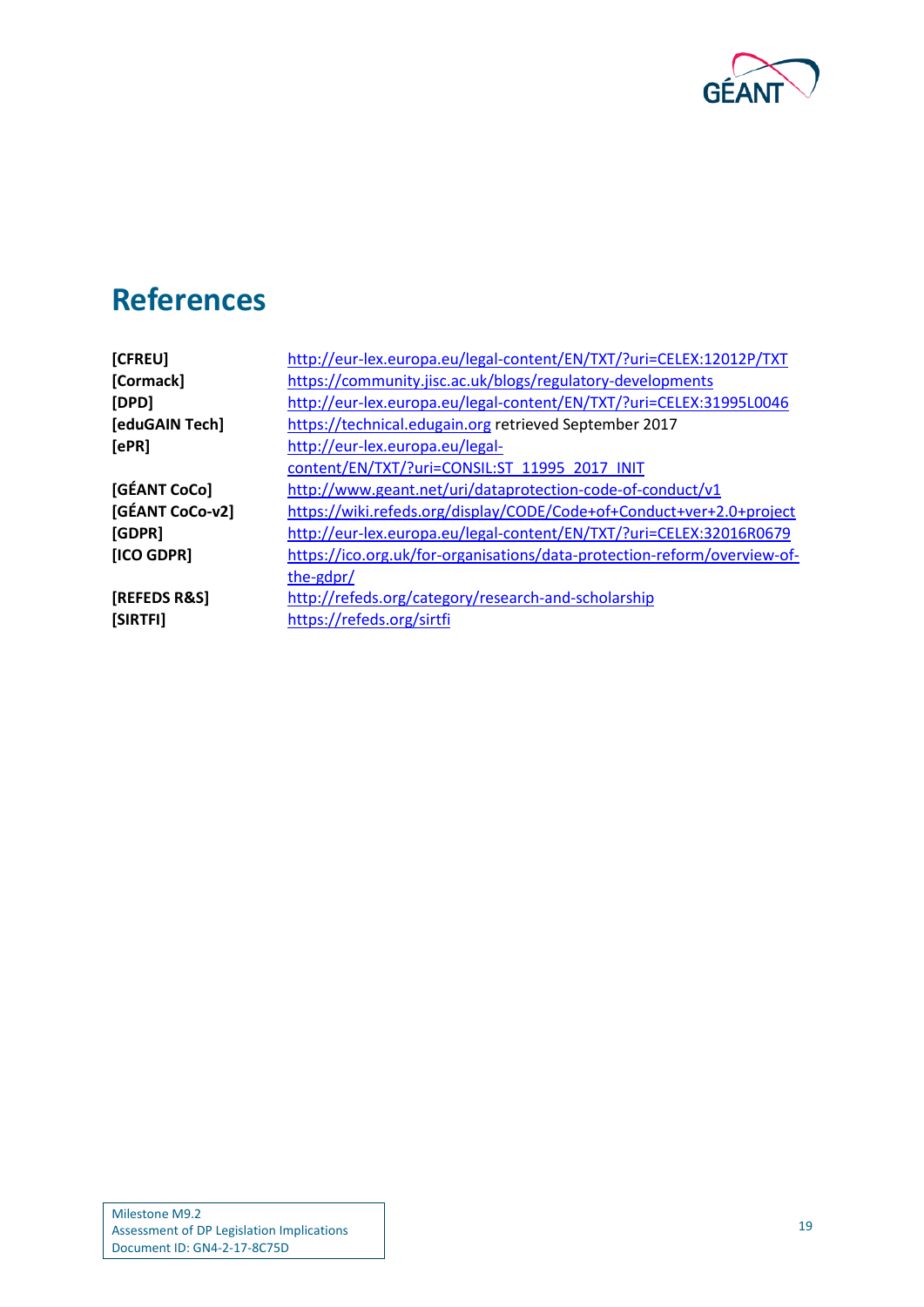

# <span id="page-21-0"></span>**Glossary**

| <b>Acronym</b> | <b>Term / Name</b>                    | <b>Description</b>                                                                                                                                                                                                                                                                                    |
|----------------|---------------------------------------|-------------------------------------------------------------------------------------------------------------------------------------------------------------------------------------------------------------------------------------------------------------------------------------------------------|
|                | <b>Attribute Assertion</b>            | Transfer of personal data from End User Identity Provider<br>to the requested Service Provider, i.e. gives the service<br>information about the End User to authenticate and<br>authorise and when needed the End User's personal data.                                                               |
| AA             | <b>Attribute Authority</b>            | An Attribute Authority is a service within an Identity<br>Federation that only acts like an attribute store for one or<br>more Service Providers.                                                                                                                                                     |
| <b>EEA</b>     | European Economic Area                |                                                                                                                                                                                                                                                                                                       |
|                | <b>End User</b>                       | Any natural person affiliated with a Home Organisation, e.g.<br>as a researcher or student, making use of the service of a<br>Service Provider. In GDPR the End User is called a data<br>subject.                                                                                                     |
|                | <b>Entity Category</b>                | Entity categories are classifications of Service Providers in<br>metadata that makes it possible to group different Service<br>Providers based on different criteria. It is possible to base<br>Attribute Assertions on entity categories.                                                            |
| EU             | European Union                        |                                                                                                                                                                                                                                                                                                       |
| <b>GDPR</b>    | General Data Protection<br>Regulation | Regulation (EU) 2016/679 of the European Parliament and<br>of the Council of 27 April 2016 on the protection of natural<br>persons with regard to the processing of personal data and<br>on the free movement of such data, and repealing Directive<br>95/46/EC (General Data Protection Regulation). |
|                | Home Organisation                     | The organisation with which an End User is affiliated,<br>operating the Identity Provider by itself or through an<br>Agent. It is responsible for managing End Users' identity<br>data and authenticating them. In GDPR the Home<br>Organisation is called a data controller.                         |
|                | <b>Identity Federation</b>            | An association of Home Organisations and Service Providers<br>typically organised at national level, which collaborate for<br>allowing cross-organisational access to services.                                                                                                                       |
| IdP            | <b>Identity Provider</b>              | The system component that issues Attribute Assertions on<br>behalf of End Users who use them to access the services of<br>Service Provider Organisations.                                                                                                                                             |